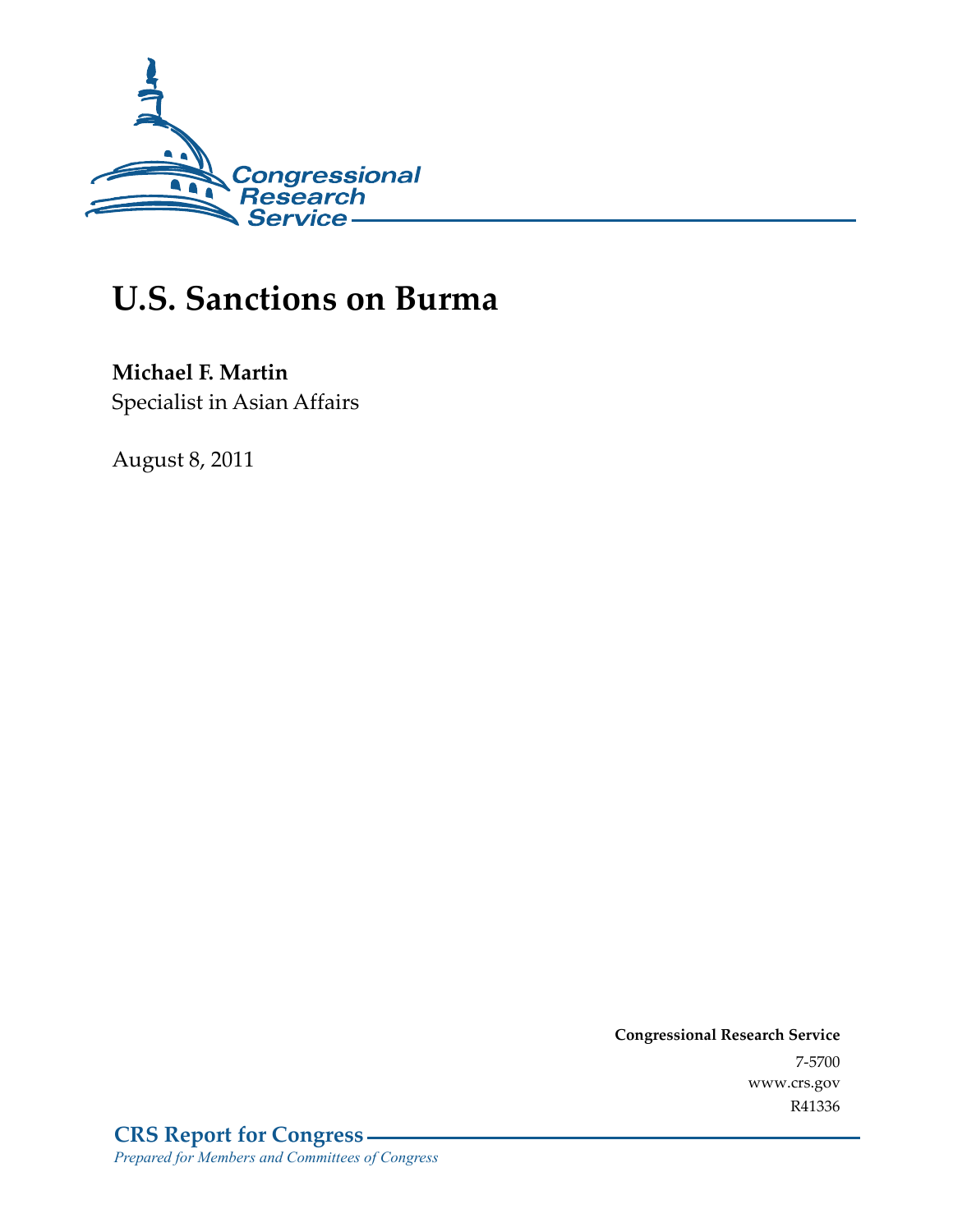## **Summary**

Existing U.S. sanctions on Burma are based on various U.S. laws and presidential executive orders. This report provides a brief history of U.S. policy towards Burma and the development of U.S. sanctions, a topical summary of those sanctions, and an examination of additional sanctions that have been considered, but not enacted, by Congress, or that could be imposed under existing law or executive orders. The report concludes with a discussion of options for Congress.

The current U.S. sanctions on Burma are, for the most part, due to what the U.S. government sees as a general disregard by Burma's ruling military junta for the human rights and civil liberties of the people of Burma.

In general, Congress has passed Burma-specific sanctions following instances of serious violation of human rights in Burma. These began following the Tatmadaw's violent suppression of popular protests in 1988, and have continued through several subsequent periods in which Congress perceived major human rights violations in Burma. The result is a web of overlapping sanctions subject to differing restrictions, waiver provisions, expiration conditions, and reporting requirements.

The United States currently imposes sanctions specifically on Burma via five laws and four presidential executive orders (E.O.s). These sanctions can be generally divided into several broad categories, such as visa bans, restrictions on financial services, prohibitions of Burmese imported goods, a ban on new investments in Burma, and constraints on U.S. assistance to Burma.

In addition to the targeted sanctions, Burma is currently subject to certain sanctions specified in U.S. laws based on various functional issues. In many cases, the type of assistance or relations restricted or prohibited by these provisions are also addressed under Burma-specific sanction laws. The functional issues include the use of child soldiers, drug trafficking, human trafficking, money laundering, failure to protect religious freedoms, violations of workers' rights, and threats to world peace and the security of the United States. Past Congresses have considered a variety of additional, stricter sanctions on Burma.

In November 2010, Burma's ruling military junta held parliamentary elections and released prominent opposition leader Aung San Suu Kyi from house arrest. In January 2011, Burma's new Union Parliament met for the first time, and on March 30, 2011, the ruling military junta formally dissolved itself and transferred power to the new Union Government. However, various aspects of these changes in Burma—including the selection of senior junta members for many of the more powerful positions in the new Union Government—have raised questions about the extent to which there has been significant political change in Burma.

The  $112<sup>th</sup>$  Congress may consider either the imposition of additional sanctions or the removal of some of the existing sanctions, depending on the conduct of Burma's new Union Government and other developments in Burma.

This report will be updated as conditions warrant.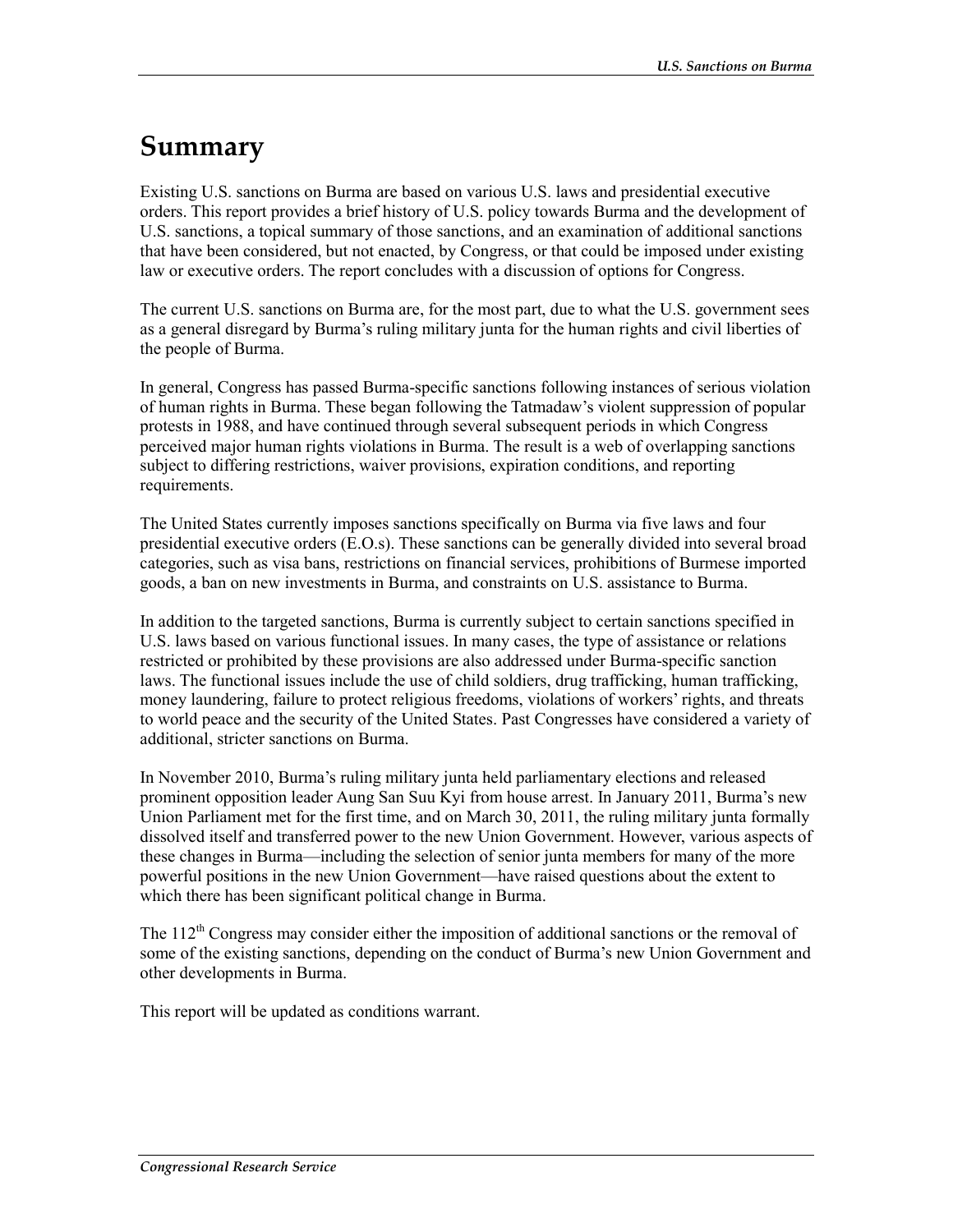# Contents

### **Tables**

### Contacts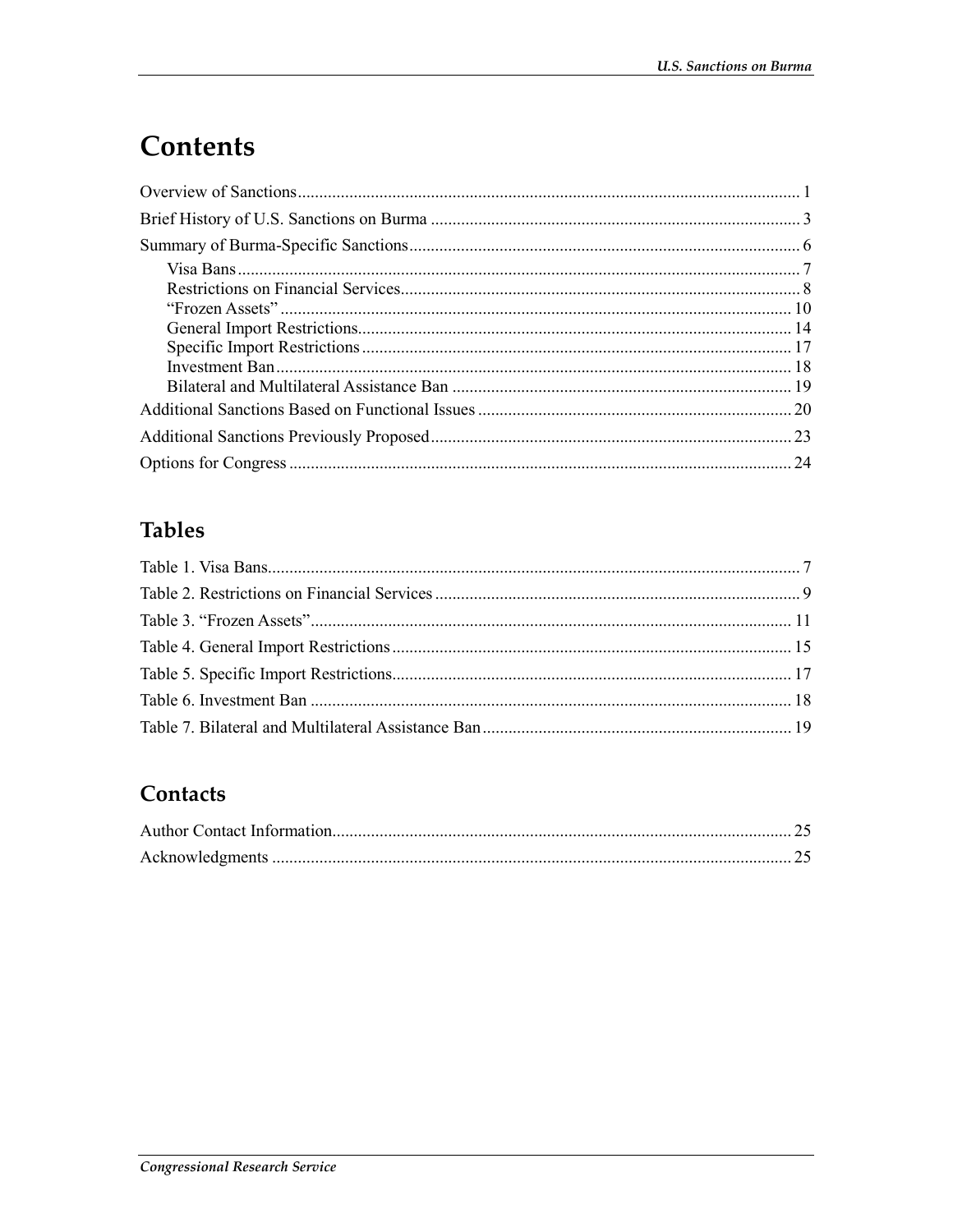## **Overview of Sanctions**

The United States imposes sanctions on Burma by a variety of means, including certain laws and presidential executive orders (E.O.s) specifically targeting Burma, as well as laws that impose sanctions on countries for unacceptable behavior related to functional issues of importance to the U.S. government, such as nuclear proliferation or human trafficking. The Burma-specific laws and E.O.s were issued between 1990 and 2008, often in response to actions on the part of Burma's ruling military junta, the State Peace and Development Council (SPDC), that were considered sufficiently egregious to warrant the imposition of sanctions. The result is a web of overlapping sanctions subject to differing restrictions, waiver provisions, expiration conditions, and reporting requirements.

U.S. sanctions targeted solely at Burma are specified in five federal laws, a series of presidential executive orders, and certain presidential determinations. The five laws are:

- **Section 138 of the Customs and Trade Act of 1990** (Section 138) (P.L. 101- 382)—requires the President to impose "such economic sanctions upon Burma as the President determines to be appropriate," unless the President certifies certain conditions pertaining to human rights and counternarcotics have been met;
- **Section 307 of the Foreign Assistance Act of 1961** (Section 307) (P.L. 87– 195), as amended by the Foreign Relations Authorization Act, Fiscal Years 1994 and 1995 (P.L. 103-236)—withholds U.S. contributions to selected international organizations with programs in Burma;
- **Section 570 of the Foreign Operations, Export Financing, and Related Programs Appropriations Act, 1997** (Section 570) (P.L. 104-  $(208)^1$ —imposes various specific sanctions on Burma, unless the President certifies that certain human rights and democracy standards have been met;
- **The Burmese Freedom**

#### **Defining "Sanction"**

The term "sanction" has a number of different legal meanings, depending on the context and/or circumstances in which it is being used. "Sanction" can be used to describe tacit or explicit approval, but can also be used to describe disapproval. For international matters, the word often refers to measures taken by a nation or a group of nations to coerce another nation to comply with expected conduct or behavior. These may include diplomatic measures (e.g., severing diplomatic ties), economic measures (e.g., restricting trade), or military measures (e.g., the imposition of a "no fly zone").

For purposes of this report, "sanction" refers to any measure or action of a diplomatic, economic, or military nature taken by a nation (usually, the United States) or a group of nations to coerce Burma to comply with expected conduct or behavior.

**and Democracy Act of 2003** (2003 BFDA) (P.L. 108-61)—requires the President to impose a ban on the import of products of Burma; freeze assets of certain Burmese officials; block U.S. support for loans from international financial institutions; and ban visas for certain Burmese officials; and

<sup>1</sup> <sup>1</sup> The Foreign Operations, Export Financing, and Related Programs Appropriations Act, 1997 was merged into Title 1 of the Omnibus Consolidated Appropriations Act, 1997.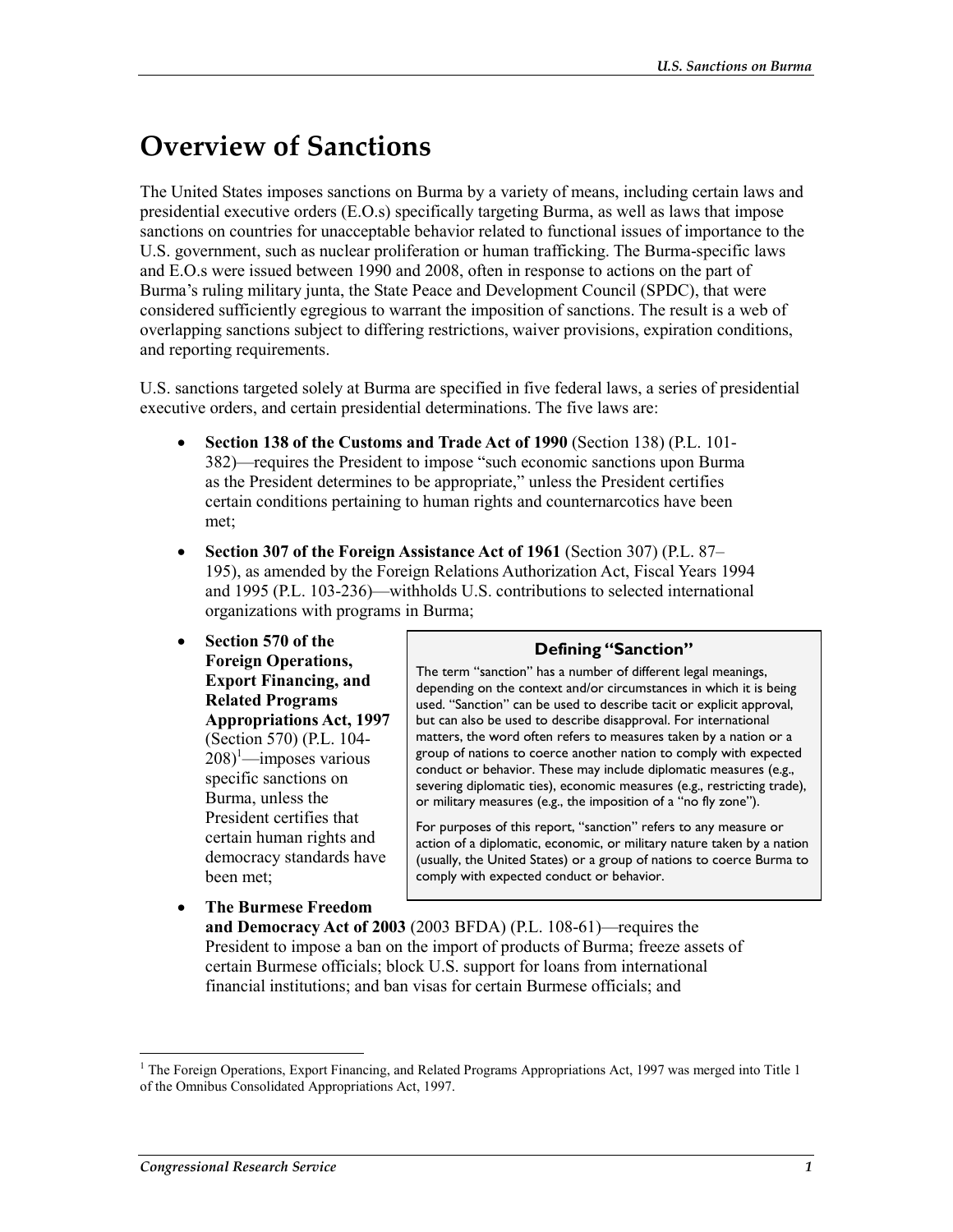• **The Tom Lantos Block Burmese JADE (Junta's Anti-Democratic Efforts) Act of 2008** (2008 JADE Act) (P.L. 110-286)—bans the direct and indirect import of products containing Burmese jadeite and rubies; expands the list of Burmese officials subjected to visa bans and financial sanctions; and allows for the placement of restrictions on use of correspondent accounts to provide services to Burmese officials.

Four presidential executive orders (E.O.) currently in force impose sanctions on Burma. The four E.O.s are:

- **E.O. 13047**—Issued on May 20, 1997, by President Bill Clinton, it bans all new investments in Burma, as required by Section 570;
- **E.O. 13310**—Issued on July 28, 2003, by President George W. Bush, it brings the sanction regime into compliance with certain provisions of the BFDA, including the freezing of assets of certain Burmese officials and the prohibition of the provision of financial services to Burma;
- **E.O. 13448**—Issued on October 18, 2007, by President Bush, it added to the list of Burmese officials and entities subject to the freezing of assets; and
- **E.O. 13464**—Issued on April 30, 2008, by President Bush, it added to the list of Burmese officials and entities subject to the freezing of assets.

President Bush also issued Presidential Determination No. 2009–11 on January 15, 2009, providing a limited waiver of some of the sanctions in the JADE Act stating that doing so was "in the national interest of the United States."<sup>2</sup>

The E.O.s sanctioning Burma rely on the authority vested in the President by the Constitution and the following laws:

- **The International Emergency Economic Powers Act of 1997, or IEEPA** (P.L. 95-223; 50 U.S.C. 1701 et seq.)—authorizes the President to impose certain types of international trade or financial sanctions to deal with a threat to national security, foreign policy, or economy of the United States; and
- **The National Emergencies Act, or NEA** (P.L. 94-412; 50 U.S.C. 1601 et seq.)—authorizes the President (under certain conditions) to declare a national emergency.

To carry out and execute the authority conveyed by the IEEPA, the President must declare a national emergency by invoking the NEA. Invocations of the IEEPA are subject to annual renewal requirements. Section 301 of U.S.C. Title 3, Chapter 35 allows the President to delegate authority (under certain conditions) to other government officials to carry out responsibilities on behalf of the President. In most cases, this has been either the Secretary of State or the Treasury Secretary. President Obama gave official notice to Congress on May 16, 2011, that he was continuing for another year (May 21, 2011—May 20, 2012) the international emergency with respect to Burma,

**Executive Determination 2009-11, "Limited Waiver of Certain Sanctions Imposed by, and Delegation of Certain** Authorities Pursuant to, the Tom Lantos Block Burmese JADE (Junta's Anti-Democratic Efforts) Act of 2008," 74 *Federal Register* 3957-3958, January 21, 2009.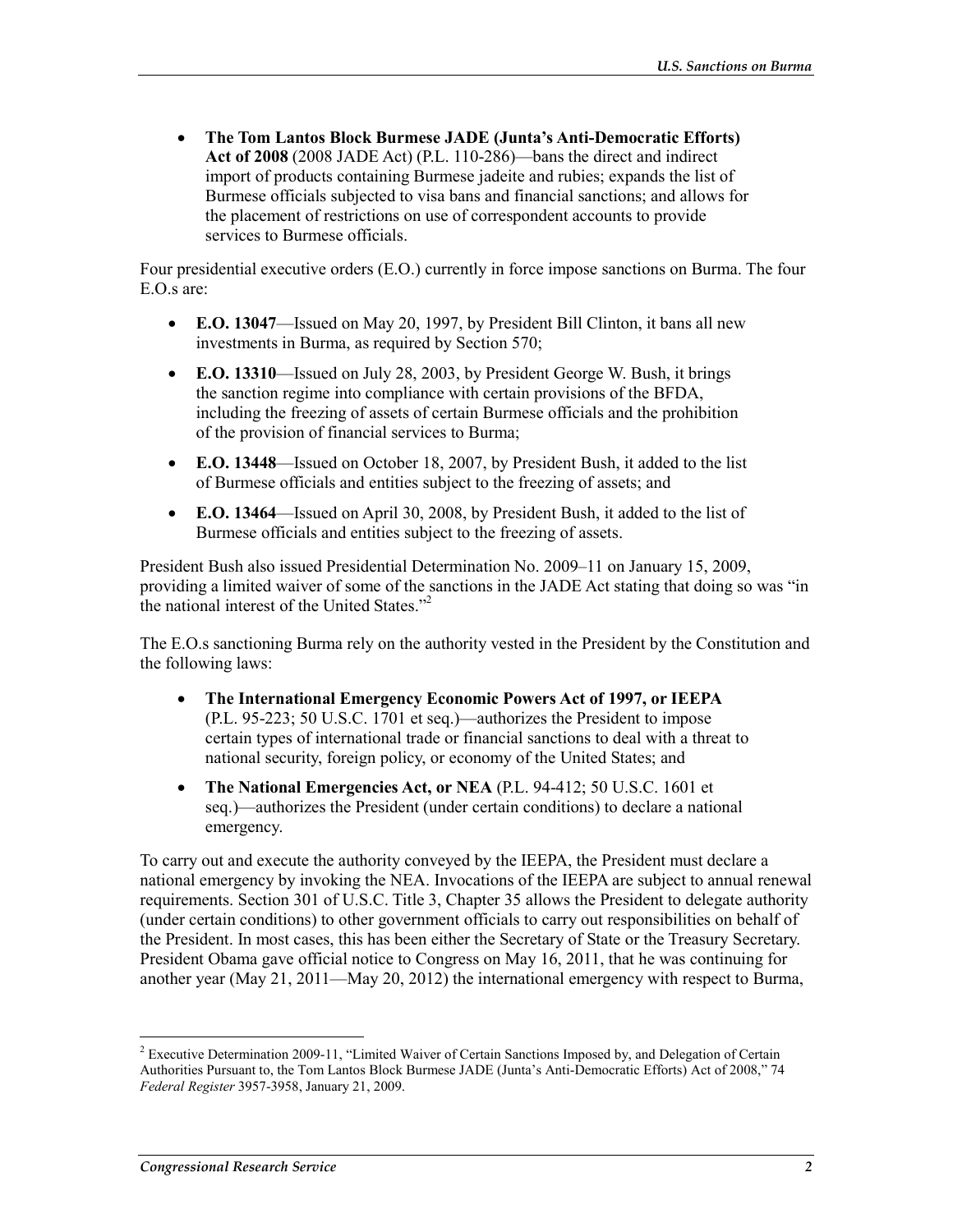and renewing the provisions of E.O. 13047, E.O. 13310, E.O. 13448, and E.O. 13464 which are still in force.<sup>3</sup>

The implementation of the Burma-specific sanctions instituted by the preceding laws and E.O.s, and that have been delegated to the Treasury Secretary, is governed by Part 537 of Title 31 of the Code of Federal Regulations (CFR). These Burmese sanction regulations cover the import ban, the prohibition of the provision of financial services, and the prohibition of new investments in Burma. Other portions of the CFR cover some portions of Burmese-specific sanctions.<sup>4</sup>

## **Brief History of U.S. Sanctions on Burma**

The current U.S. sanctions on Burma are the end result of a general, but uneven decline in U.S. relations with Burma and its military, the Tatmadaw, since World War II. For the most part, the decline is due to what the U.S. government sees as a general disregard by the Burmese military for the human rights and civil liberties of the people of Burma. However, part of the tensions between the Tatamadaw and the United States can be attributed to a failure to address Burma's internal security concerns in the early years after their independence.

During World War II, the United States utilized Burma as a base of operations against Japanese forces in China and Southeast Asia, engendering generally cordial relations with Burma's civilian and military leadership. Following the war, the former British colony of Burma became an independent nation, led by a civilian government. The new nation became a member of the United Nations in 1948, was a founding member of the General Agreement on Tariffs and Trade (GATT), and joined the International Monetary Fund (IMF) in 1952—with the full support of the United States. The United States and Burma also established full diplomatic relations.

Relations between the two nations began to sour following World War II for various reasons. First, Burma was increasingly frustrated by U.S. reluctance to resolve the status of displaced Kuomintang (KMT) soldiers operating out of northeastern Burma against the newly established People's Republic of China (PRC).<sup>5</sup> In 1953, U.S. economic assistance to Burma temporarily ceased in part because of the friction over the KMT soldiers in Burma. Second, Burma's civilian government proved to be unstable, due in part to various ethnic-based militia groups operating in the country, and in part due to a 1962 coup d'état staged by the military under the name of the Burmese Socialist Programme Party (BSPP). The new military government chose to foster closer ties to the PRC, a decision that the United States did not like. Third, the military government also demonstrated a general lack of respect for the human rights of its citizens, clamping down on opposition groups calling for a return to civilian rule.

<sup>3</sup> The President, "Continuation of the National Emergency with Respect to Burma," 76 *Federal Register* 28883, May 18, 2011.

<sup>&</sup>lt;sup>4</sup> For example, Part 447.52 of Title 27 regulates the arms embargo, while Part 41.21 of Title 21 regulates the visa ban on selected Burmese government officials, military officers, and their immediate family members.

 $<sup>5</sup>$  When the KMT government collapsed in 1949, a group of about 12,000 KMT soldiers retreated into Burma and</sup> continued their military operations against the PRC and its army, the People's Liberation Army (PLA), causing problems in Burma's relationship with the PRC. Burma asked the United States press its ally, the Republic of China, now located in Taiwan, to remove their troops from Burma. Although the United States did raise the issue with the Republic of China starting in 1953, the KMT troops remained in Burma until 1961, when they relocated into Thailand, but continued to move across the border into Burma.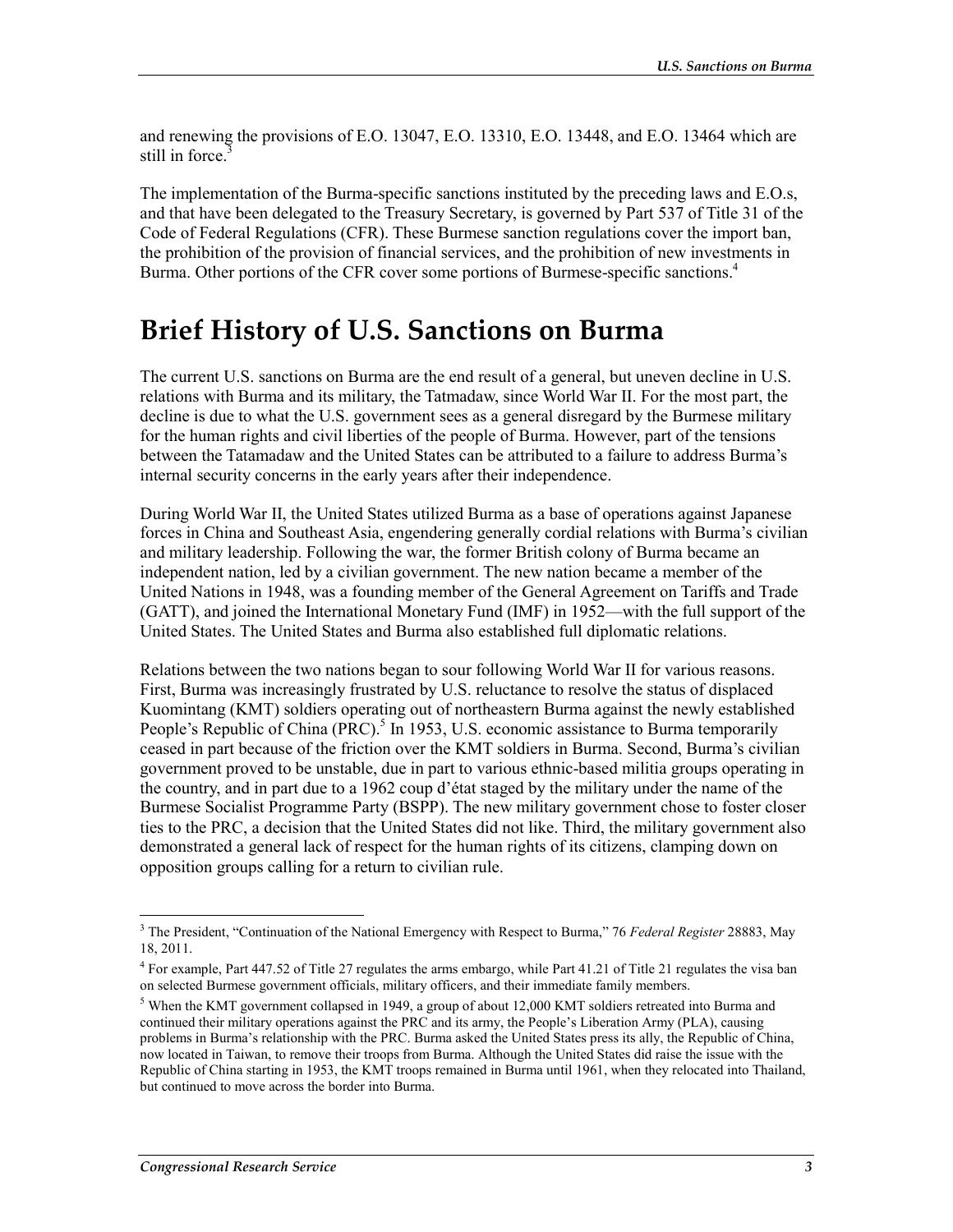Despite the cooling of relations, U.S. policy towards Burma remained relatively normal. The United States also accepted Burma as one of the original beneficiaries of its Generalized System of Preference (GSP) program in 1976. It also granted Burma Most Favored Nation (MFN, now referred to as Normal Trade Relations, or NTR) status, and supported the provision of developmental assistance by international financial institutions. There were also close military to military relations (including a major International Military Education and Training [IMET] program) until 1988.

The implementing of sanctions on Burma did not begin until after the Tatmadaw brutally suppressed a peaceful, popular protest that has become known as the 8888 Uprising. Starting in the fall of 1987, popular protests against the military government sprang up throughout Burma, reaching a peak in August 1988. On August 8, 1988, the military squashed the protest, killing and injuring an unknown number of protesters. In aftermath of the event, the military regrouped and the State Law and Order Restoration Council (SLORC) assumed power.

Three days following the crackdown, the Senate passed S.Res. 464, condemning the killings and mass arrests, supporting a return to democracy in Burma, and calling on the Reagan Administration to raise the issue of human rights and reconciliation with Burmese officials. On September 7, 1988, the House of Representatives passed H.Res. 529 condemning the killing of unarmed protesters, paying tribute to the people of Burma and their struggle for democracy, and calling on the executive branch to review assistance programs in Burma. The Reagan Administration responded on September 23, 1988, by suspending all U.S. aid to Burma, including counternarcotics programs, and stopping all arms sales—starting the gradual progress of sanctions on Burma.

After assuming power, SLORC announced that it intended to expedite the return to civilian rule by holding parliamentary elections to form a Pyithu Hluttaw (Union Assembly) on May 27, 1990. On September 27, 1988, SLORC released a new law governing the registration of political parties and on May 31, 1989, it issued a new law governing the upcoming parliamentary election.<sup>6</sup> Although 235 political parties registered for the election, only four parties won more than 10 of the 485 contested seats.<sup>7</sup> In a surprise to everyone, the National League for Democracy (NLD), led by Aung San Suu Kyi, received 59.9% of the valid votes and won 382 seats, while SLORC's political party, the National Unity Party, received 21.2% of the vote, but only 10 seats.

SLORC and Burma's military were clearly shocked by the election results, and refused to allow the Union Assembly to meet. Instead, the Burmese military arrested and detained many of the opposition leaders, including Aung San Suu Kyi. Protests, led by Buddhist monks and university students, were brutally suppressed. SLORC declared martial law.

<sup>&</sup>lt;sup>6</sup> There is some controversy over the intent of the election. According to Burma's 1974 constitution, the Union Assembly was the "highest organ of state power." In addition, SLORC repeatedly stated that the May 1990 election was to be a "multiparty democratic general election." As a result, many observers assumed that the newly elected Union Assembly would assume power. However, after the election, SLORC issued a statement on July 27, 1990, indicating that the purpose of the May 1990 election was to create a constitutional convention, and not the transfer of power to a civilian government.

 $7$  These were the National League for Democracy with 392 seats, the Shan Nationalities League for Democracy with 23 seats, the Arakan League for Democracy with 11 seats, and the National Unity Party with 10 seats. Of the 235 registered political parties, only 93 fielded candidates.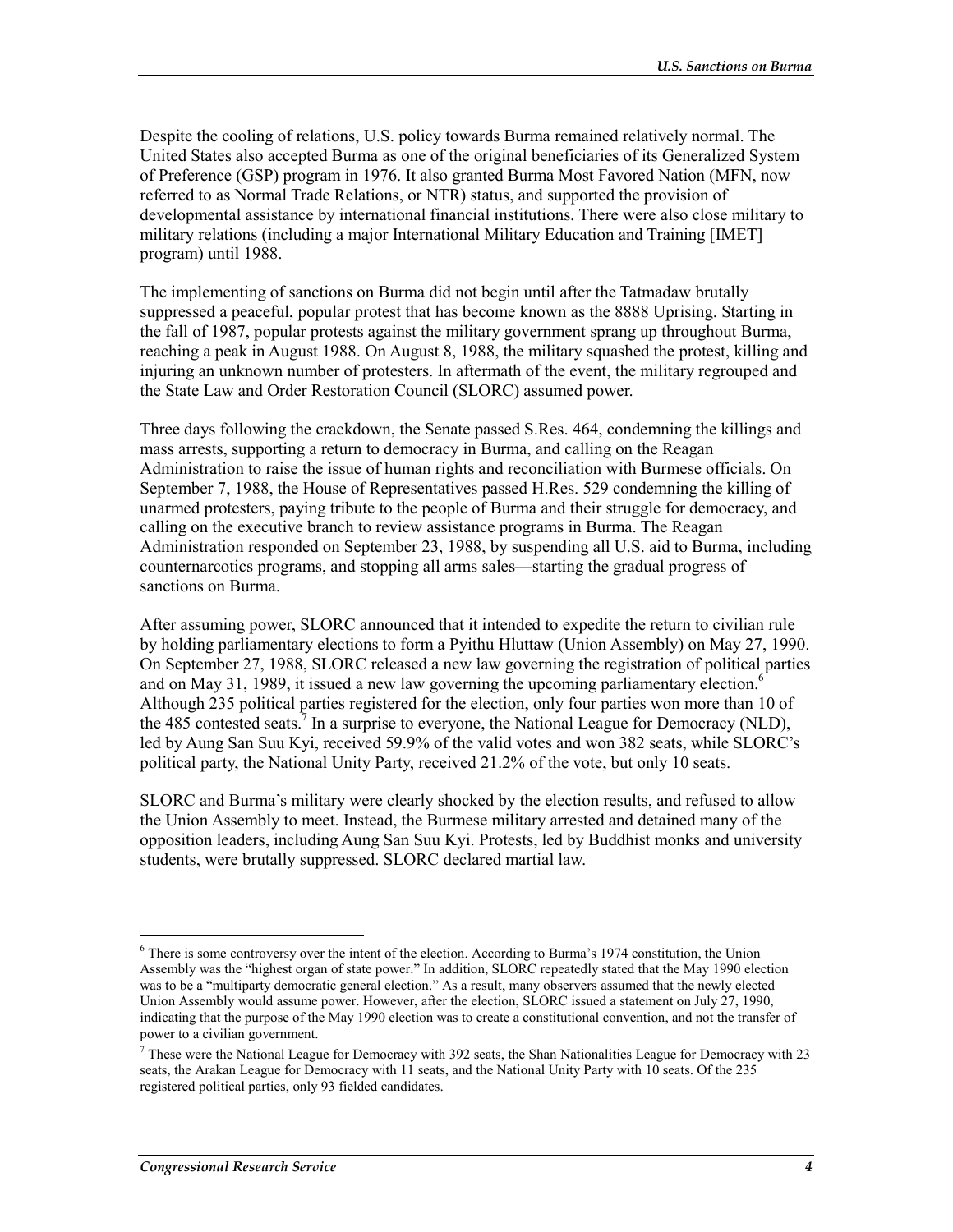Congress responded to the post-election crackdown by including Burmese sanction language in the Customs and Trade Act of 1990 (P.L. 101-382), which it passed on August 20, 1990. Section 138 of the law granted the President the authority to impose "such economic sanctions upon Burma as the President determines to be appropriate, including any sanctions appropriate under the Narcotics Control Trade Act of 1986." A version of the act which passed the Senate by a vote of 92-0 would have prohibited all imports from Burma.

Prior to the passage of Customs and Trade Act of 1990, the Bush Administration had suspended Burma's eligibility for the Generalized System of Preferences (GSP) program on April 13, 1989.<sup>8</sup> President Bush also designated Burma as a drug-producing and/or drug-trafficking country under the Foreign Assistance Act of 1961 on February 28, 1990, which required the United States to oppose loans to Burma by international financial institutions.<sup>9</sup> After the passage of Customs and Trade Act of 1990, the Bush Administration invoked the law's authority on August 5, 1991, and refused to renew the Bilateral Textile Agreement with Burma, which had lapsed on December 31,  $1990^{10}$ 

During the 1990s, Congress considered a number of bills and resolutions calling for additional sanctions on Burma. Most of those measures failed to emerge from committee, with a few notable exceptions. On April 30, 1994, Congress passed the Foreign Relations Authorization Act, Fiscal Years 1994 and 1995 (P.L. 103-236) which amended the Foreign Assistance Act of 1961 and withheld a portion of U.S. contributions to international organizations with programs for Burma, including the United Nations Development Program (UNDP), but excluding IAEA and UNICEF. In July 1995, the Free Burma Act of 1995 (S. 1092) was introduced, which would have placed a broad range of sanctions on Burma, including a ban on U.S. investment and assistance, the suspension of GSP privileges and normal trade relations, the prohibition of all imports of Burmese goods, travel restrictions to and from Burma, and U.S. opposition to all multilateral assistance. According to some scholars, the severity of the sanctions in this bill was sufficient to persuade SLORC to release Aung San Suu Kyi from house arrest on July 10, 1995. Even after the release of Aung San Suu Kyi, Congress approved new sanctions on Burma in Section 570 of the Omnibus Consolidated Appropriations Act, 1997 (P.L. 104-208), including a cessation of all nonhumanitarian assistance, a ban on the issuance of entry visas for Burmese government officials, and instructions for U.S. representatives for international financial institutions to vote against loans or funding to Burma. In addition, the law required the President to prohibit new investments in Burma by U.S. persons. On May 20, 1997, President Bill Clinton released E.O. 13047 banning all new investments in Burma.

Since 2000, additional bills and resolutions have been introduced in Congress seeking to apply more sanctions on Burma. In October 2000, identical bills were introduced in the House and the Senate (H.R. 5603 and S. 3246) that would have banned all textile and apparel imports from Burma. In the spring of 2001, similar bills (H.R. 2211 and S. 926) were introduced that would have "prohibited the importation of any article that is produced, manufactured, or grown in Burma." However, Congress did not pass any new sanction legislation until after the spring 2003 crackdown on opposition parties (which included the detention of Aung San Suu Kyi and other

<sup>&</sup>lt;sup>8</sup> "Memorandum on Amendments to the Generalized System of Preferences," Office of the President, April 13, 1989.

<sup>&</sup>lt;sup>9</sup> "Presidential Determination No. 90–12—Memorandum on Narcotics Control Certification," Office of the President, February 28, 1990.

 $10$  The United States and Burma had a bilateral textile agreement covering selected articles of apparel from January 1, 1987, to December 31, 1990.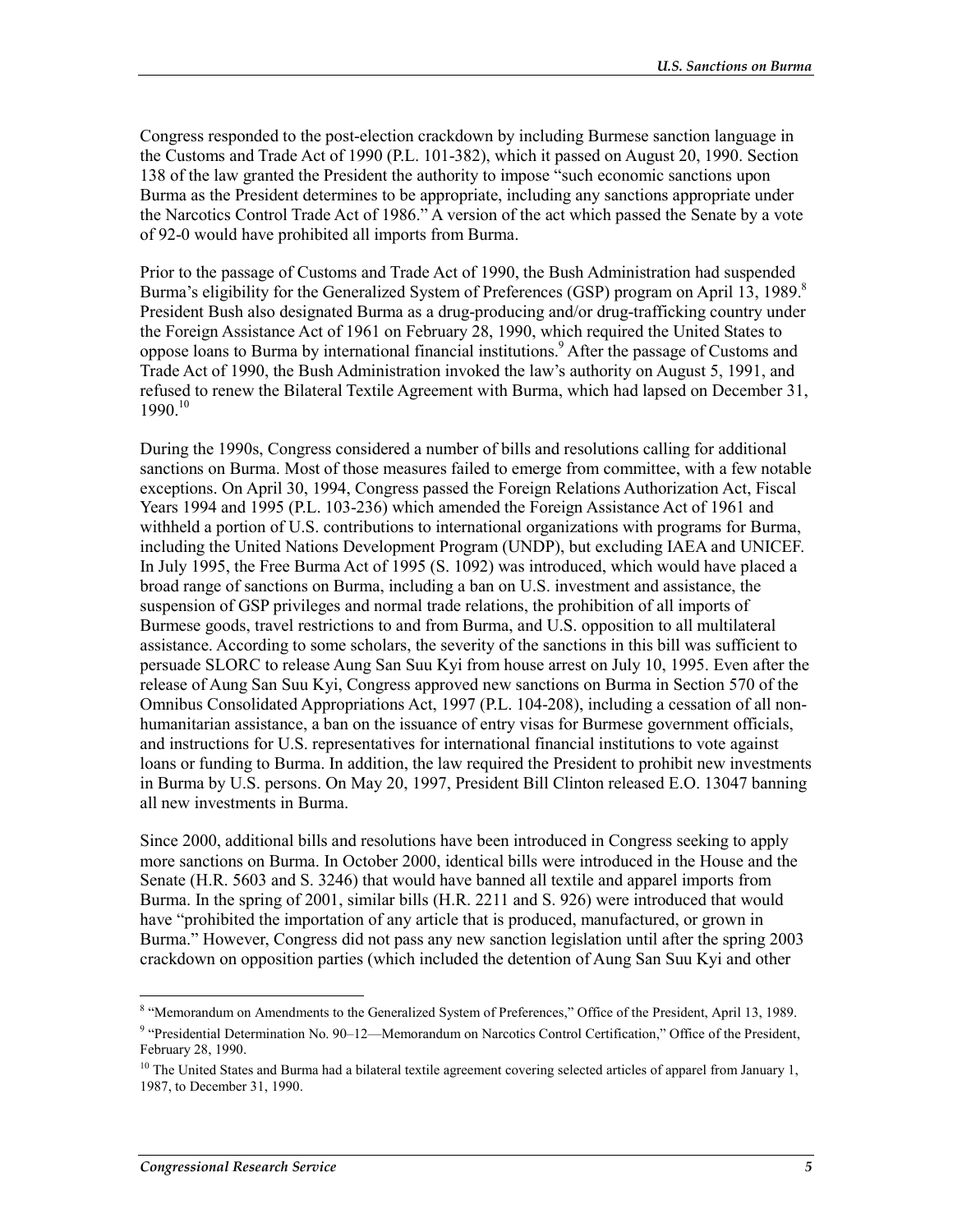opposition leaders), when it approved the Burmese Freedom and Democracy Act of 2003 (P.L. 108-61). Similarly, Congress did not pass the 2008 JADE Act until the SPDC crushed a nationwide protest initiated by Buddhist monks in the autumn of 2007—the so-called "Saffron Revolution." After the protests had been quashed, the SPDC arrested and imprisoned many of the leaders and defrocked and relocated a number of the Buddhist monks involved in the protests.

The Bush Administration did not take significant action on Burma until after the attacks on the Burmese opposition in the spring of 2003 and the passage of the Burmese Freedom and Democracy Act of 2003 (BFDA). Using authority granted by the BFDA and other laws (see "Summary of Burma-Specific Sanctions"), President George W. Bush issued E.O. 13310, E.O. 13448, and E.O. 13464 on July 28, 2003, October 18, 2007, and April 30, 2008, respectively. Since assuming office, President Barack Obama's actions regarding Burmese sanctions have been limited to renewing the international emergency with respect to Burma, thereby extending the sanctions under E.O. 13047, E.O. 13310, E.O. 13448, and E.O. 13464.

There are some distinct patterns in the history of U.S. relations with Burma. First, despite the general decline in relations following World War II, the imposition of sanctions did not begin until after the suppression of the 8888 Uprising in 1988. Second, subsequent U.S. sanctions have generally been imposed after Burma's military has severely violated the human rights and civil liberties of its political opponents and/or the Burmese people. Third, Congress has been more proactive in pushing for sanctions on Burma than the White House. Fourth, it is unclear if the imposition of sanctions has had a demonstrable effect on the SPDC or its predecessors. Fifth, it is equally unclear if the absence of U.S. sanctions on Burma would have led to an improvement in the political situation in Burma.

## **Summary of Burma-Specific Sanctions**

The existing U.S. sanctions specifically targeted at Burma can be generally divided into several broad categories. First, there are bans on issuing visas to certain Burmese government officials (particularly the leadership of the State Peace and Development Council [SDPC] and the Union Solidarity Development Association [USDA]), members of their families, and their business associates. Second, there are restrictions on the provision of financial services to certain Burmese government officials, members of their families, and their business associates. Third, certain assets of selected individuals held by U.S. entities have been "frozen." Fourth, there is a general prohibition on the import of goods of Burmese origin. Fifth, there is a prohibition on the import of certain types of goods and goods from certain companies. Sixth, there is a ban on new U.S. investments in Burma, including investments in third country companies. Seventh, there are restrictions on the provision of bilateral and multilateral assistance to Burma.

Some of the types of sanctions are included in more than one of the laws or E.O.s listed above, with at times apparently overlapping provisions. In addition, depending on the specific provisions of the laws or E.O.s, the sanctions may be subject to differing presidential waiver provisions, renewal or extension conditions, reporting requirements, etc. A summary of the various provisions in the laws or E.O.s for each type of sanction follows in tabular form.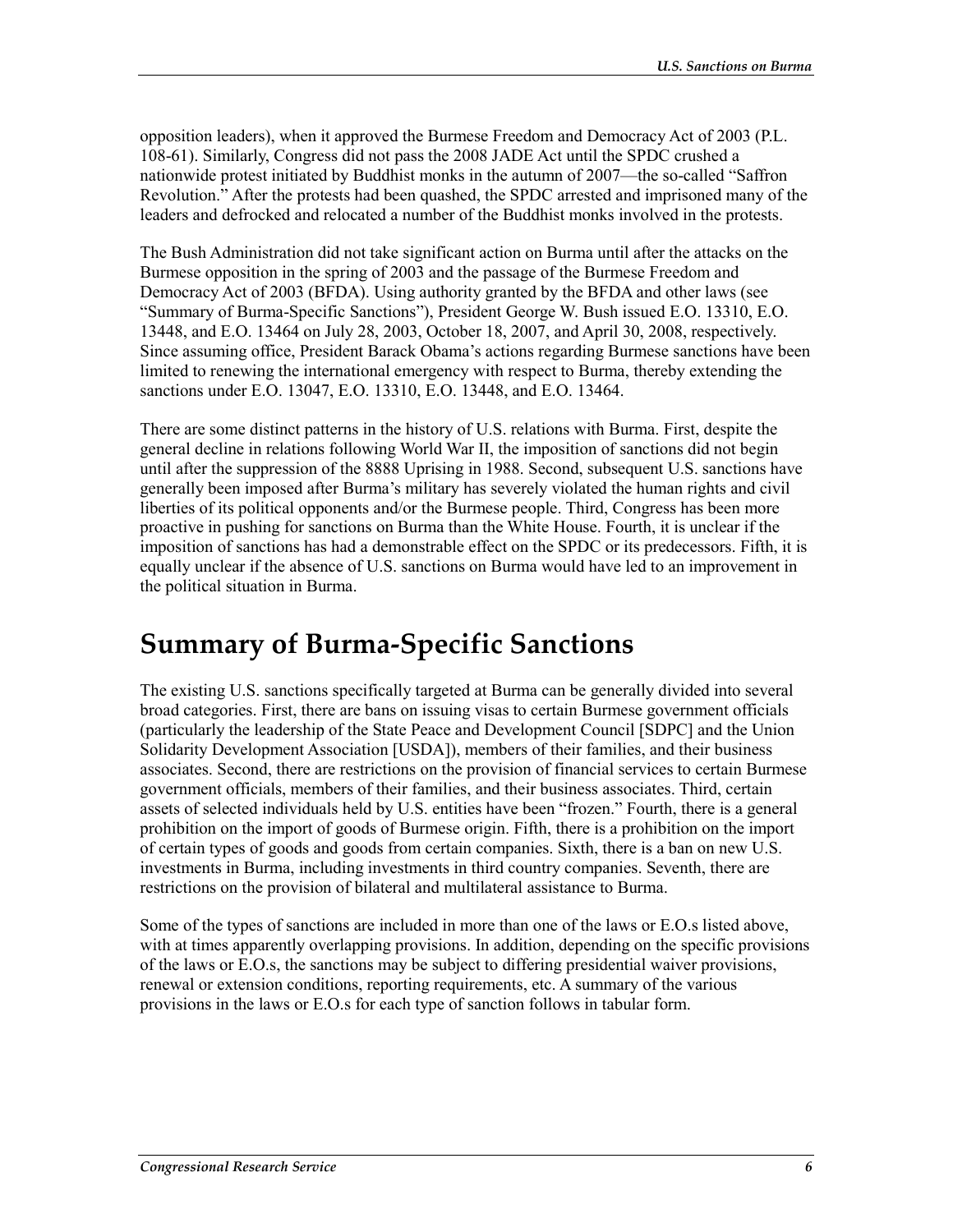### **Visa Bans**

There are three laws that include restrictions on the issuance of visas to certain Burmese nationals: Section 570 of the Foreign Operations, Export Financing, and Related Programs Appropriations Act, 1997; the 2003 BFDA; and the 2008 JADE Act. The nature and scope of the visa restrictions differ in each law. In addition, although there is no language in the 2008 JADE Act indicating that it supersedes the prior visa restrictions, a representative of the State Department indicated that their current interpretation is that 2003 BFDA provisions are no longer in force.

|                                           | <b>Section 570</b>                                                                                                                            | <b>2003 BFDA</b>                                                                                                                              | 2008 JADE Act                                                                                                                                                                                                                                                                                                                                                                                                                                                                                                                                                                                    |
|-------------------------------------------|-----------------------------------------------------------------------------------------------------------------------------------------------|-----------------------------------------------------------------------------------------------------------------------------------------------|--------------------------------------------------------------------------------------------------------------------------------------------------------------------------------------------------------------------------------------------------------------------------------------------------------------------------------------------------------------------------------------------------------------------------------------------------------------------------------------------------------------------------------------------------------------------------------------------------|
| Main<br><b>Provisions</b>                 | No entry visas for "any<br>Burmese government<br>official"                                                                                    | President is authorized to<br>deny visas and entry to<br>former and present<br>leadership of the SPDC and<br>the USDA                         | Certain categories of people are<br>ineligible for U.S. visa: former and<br>present leaders of the SPDC,<br>USDA, or the Burmese military;<br>officials of the SPDC, USDA, or<br>Burmese military that are<br>"involved in the repression of<br>peaceful political activity or in<br>other gross violations of human<br>rights in Burma or in the<br>commission of other human rights<br>abuses  "; persons providing<br>substantial economic and political<br>support for the SPDC, the USDA,<br>or the Burmese military; and the<br>immediate family members of any<br>of the preceding people |
| <b>Conditions or</b><br><b>Exceptions</b> | As required by treaty<br>obligations or to staff of<br>Burmese mission in the<br><b>United States</b>                                         | Secretary of State shall<br>coordinate list of banned<br>individuals on a biannual<br>basis with representative of<br>the European Union (EU) | Shall not be construed to conflict<br>with visa eligibility provisions in<br>P.L. 110-161 for ethnic groups in<br>Burma who were forced to<br>provide labor or support for<br>Burmese military; Secretary of<br>State may authorize exceptions to<br>permit the operation of diplomatic<br>missions, to conduct official<br>government business in Burma, to<br>permit U.S. citizens to visit Burma,<br>and permit compliance with<br>international agreements                                                                                                                                   |
| Waiver<br><b>Provisions</b>               | Temporary or permanent<br>presidential waiver if<br>sanctions are "contrary to<br>the national security<br>interests of the United<br>States" | None specified                                                                                                                                | Presidential waiver allowed only if<br>he determines and certifies in<br>writing to Congress that it is "in<br>the national interests of the<br>United States"                                                                                                                                                                                                                                                                                                                                                                                                                                   |

**Table 1. Visa Bans**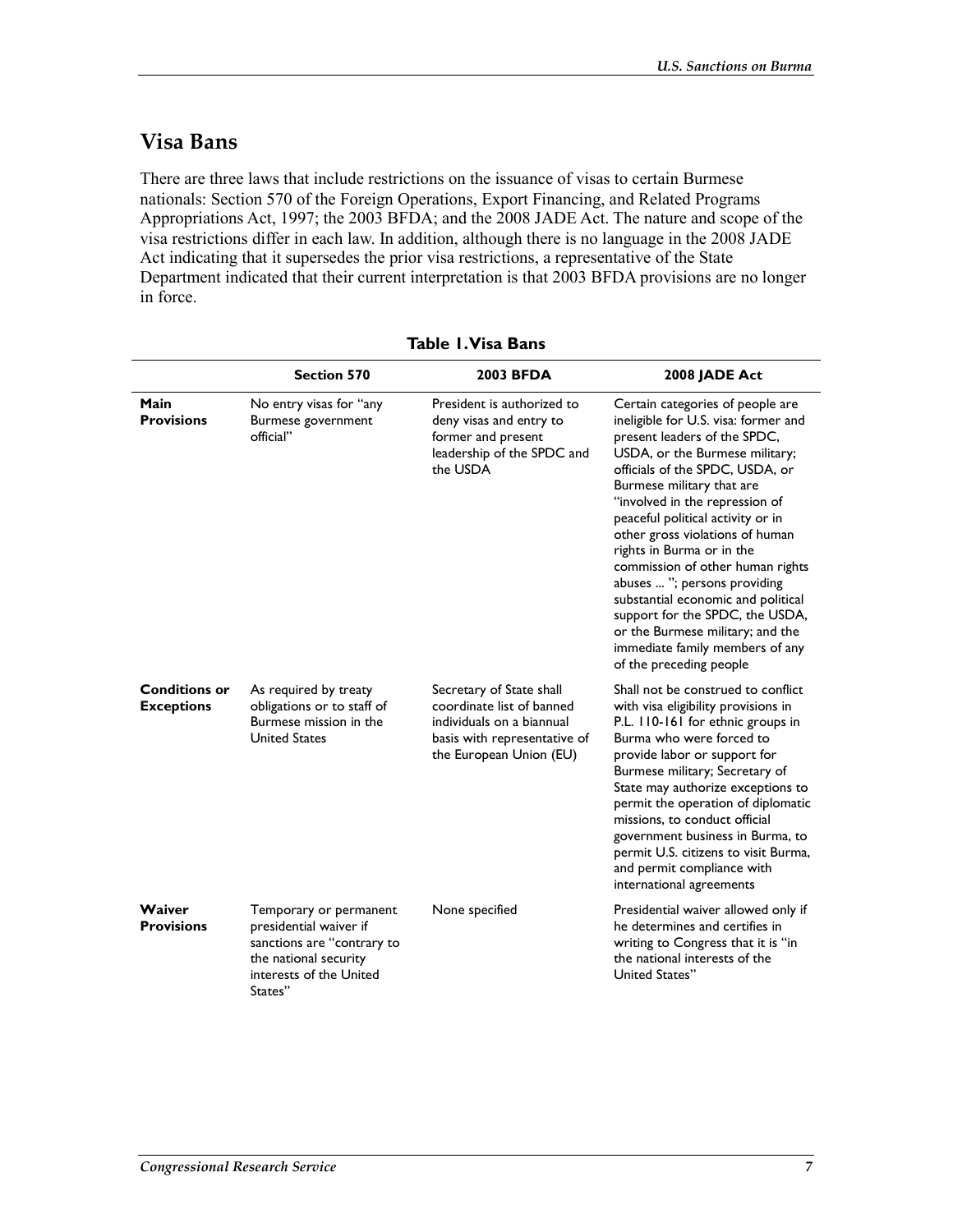|                                                                    | <b>Section 570</b>                                                                                                                                                                                                                                                                                                                                                                                                                                                                         | <b>2003 BFDA</b>                                                                                                                                                                                                                                                                                                                                                                                                                                | 2008 JADE Act                                                                                                                                                                                                                                                                                                                                                                                                                                                                  |
|--------------------------------------------------------------------|--------------------------------------------------------------------------------------------------------------------------------------------------------------------------------------------------------------------------------------------------------------------------------------------------------------------------------------------------------------------------------------------------------------------------------------------------------------------------------------------|-------------------------------------------------------------------------------------------------------------------------------------------------------------------------------------------------------------------------------------------------------------------------------------------------------------------------------------------------------------------------------------------------------------------------------------------------|--------------------------------------------------------------------------------------------------------------------------------------------------------------------------------------------------------------------------------------------------------------------------------------------------------------------------------------------------------------------------------------------------------------------------------------------------------------------------------|
| Termination,<br><b>Duration or</b><br>Renewal<br><b>Conditions</b> | "Until such time as the<br>President determines and<br>certifies to Congress that<br>Burma has made measurable<br>and substantial progress in<br>improving human rights<br>practices and implementing<br>democratic government"                                                                                                                                                                                                                                                            | The President may<br>terminate "upon request of<br>a democratically elected<br>government in Burma" and<br>when conditions in Section<br>$(3)(a)(3)$ —progress on<br>human rights, release of all<br>political prisoners, freedom<br>of speech and the press,<br>freedom of association.<br>peaceful exercise of religion,<br>democratic governance, not<br>designated as "a country of<br>interest" for narcotics<br>trafficking-have been met | Until the President determines<br>and certifies "to the appropriate<br>congressional committees" that<br>the SPDC has: released all political<br>prisoners; entered into "a<br>substantial dialogue with<br>democratic forces led by the<br>National League for Democracy<br>and the ethnic minorities of Burma<br>on transitioning to democratic<br>government under the rule of<br>law"; and allowed humanitarian<br>access to people in areas of armed<br>conflict in Burma |
| <b>Report or</b><br><b>Publication</b><br><b>Requirements</b>      | Every six months after the<br>enactment of the act, the<br>President shall report to the<br>chairmen of the Committee<br>on Foreign Relations, the<br>Committee on International<br>Relations [Foreign Affairs]<br>and the House and Senate<br><b>Appropriations Committees</b><br>on: progress towards<br>democratization in Burma;<br>progress on improving the<br>quality of life of the Burmese<br>people; and progress made<br>in developing a multilateral<br>strategy towards Burma | List of banned individuals to<br>be posted on Department of<br>State's web page <sup>a</sup>                                                                                                                                                                                                                                                                                                                                                    | No later than 120 days after<br>enactment [November 26, 2008]<br>the President shall transmit to the<br>appropriate congressional<br>committees a list of sanctioned<br>officials; updated sanctioned<br>officials lists shall be provided to<br>the appropriate congressional<br>committees "as new information<br>becomes available"                                                                                                                                         |

a. According to the State Department, this reporting requirement is no longer in effect. Also, the State Department asserts that visa application information is strictly confidential, making it illegal to post the list on its webpage.

#### **Restrictions on Financial Services**

Restrictions on the provision of certain types of financial services to Burma from the United States or by a "United States person"<sup>11</sup> are in E.O. 13047, E.O. 13310, and the 2008 JADE Act. The 2008 JADE Act also allows the Secretary of Treasury to place restrictions on the use of correspondent or payable-through accounts in U.S. financial institutions, but the Secretary has not exercised this option.

 $11$  By the definitions included in both E.O.'s and the 2008 JADE Act, a "United States person" includes a U.S. citizen, permanent resident alien, entity organized under U.S. law, or any person in the United States.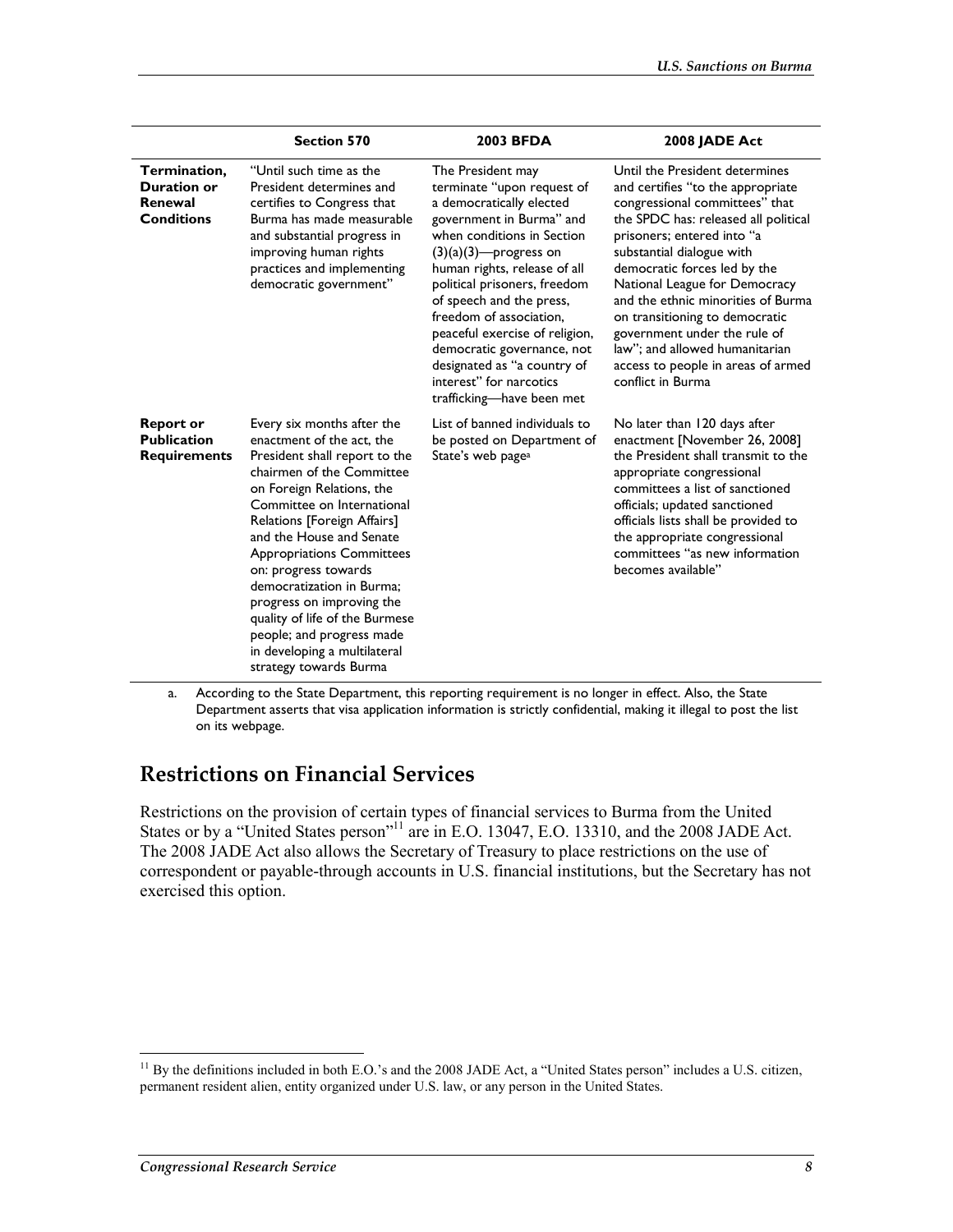|                                           | E.O. 13047                                                                                                                                                                                                                                                                                                                                                                                                                                                                                                                                                                  | E.O. 13310                                                                                                                                                                                                                                                                                                                                                                                                                                                                                                            | 2008 JADE Act                                                                                                                                                                                                                                                                                                                                                                                                                                                                                                                                                                                                                                                                                                                                                                                                                             |
|-------------------------------------------|-----------------------------------------------------------------------------------------------------------------------------------------------------------------------------------------------------------------------------------------------------------------------------------------------------------------------------------------------------------------------------------------------------------------------------------------------------------------------------------------------------------------------------------------------------------------------------|-----------------------------------------------------------------------------------------------------------------------------------------------------------------------------------------------------------------------------------------------------------------------------------------------------------------------------------------------------------------------------------------------------------------------------------------------------------------------------------------------------------------------|-------------------------------------------------------------------------------------------------------------------------------------------------------------------------------------------------------------------------------------------------------------------------------------------------------------------------------------------------------------------------------------------------------------------------------------------------------------------------------------------------------------------------------------------------------------------------------------------------------------------------------------------------------------------------------------------------------------------------------------------------------------------------------------------------------------------------------------------|
| Main<br><b>Provisions</b>                 | Prohibits the "approval or<br>other facilitation by a United<br>States person, wherever<br>located, of a transaction by a<br>foreign person where the<br>transaction would constitute<br>a new investment in Burma<br>prohibited by this order if<br>engaged in by a United<br>States person or within the<br>United States"; and "any<br>transaction by a United<br>States person or within the<br>United States that evades or<br>avoids, or has the purpose<br>of evading or avoiding, or<br>attempts to violate, any of<br>the prohibitions set forth in<br>this order" | Prohibits the export or<br>reexport, directly or<br>indirectly, of financial<br>services to Burma either<br>from the United States or<br>by a "United States person,<br>wherever located"; and<br>"approval, financing,<br>facilitation, or guarantee by<br>a United States person,<br>wherever located, of a<br>transaction by a foreign<br>person where the<br>transaction by that foreign<br>person would be prohibited<br>by this order if performed<br>by a United States person or<br>within the United States" | No United States person may<br>engage in a financial transaction<br>with the SPDC or with a person<br>ineligible for a U.S. visa under the<br>provisions of this act (see Table<br>I); prohibited financial<br>transactions include: payments or<br>transfers of property, transactions<br>involving the transfer of anything<br>of economic value; Secretary of<br>the Treasury may prohibit or<br>impose conditions on the opening<br>or maintaining of a correspondent<br>or payable-through account by any<br>financial institution organized<br>under U.S. law if the Secretary<br>determines the account might be<br>used by a foreign banking<br>institution holding property for<br>the SPDC or with a person<br>ineligible for a U.S. visa under the<br>provisions of this act or to<br>conduct a transaction on their<br>behalf |
| <b>Conditions or</b><br><b>Exceptions</b> | Provisions do not prohibit<br>the entry into, performance<br>of, or financing of a contract<br>to sell or purchase goods,<br>services, or technology,<br>except new contracts for<br>the development of<br>resources in Burma<br>providing payment for the<br>supervision or guarantee of<br>another person's<br>performance, payment for<br>shares, equity interest,<br>royalties, earnings, and<br>profits                                                                                                                                                                | Exceptions as provided in<br>Section 203(b) of IEEPA (50<br>U.S.C. 1702(b)); revokes<br>provisions in E.O. 13047 "to<br>the extent that they are<br>inconsistent with this order"                                                                                                                                                                                                                                                                                                                                     | <b>Exceptions for transactions</b><br>authorized under E.O. 13047 and<br>E.O. 13310; restrictions do not<br>apply to contracts or other<br>financial transactions for<br>nongovernmental humanitarian<br>organizations in Burma; Secretary<br>of the Treasury may authorize<br>exceptions to permit the<br>operation of diplomatic missions,<br>to conduct official government<br>business in Burma, to permit U.S.<br>citizens to visit Burma, and permit<br>compliance with international<br>agreements; Secretary of the<br>Treasury must consult with<br>Secretary of State, Attorney<br>General and the Chairman of the<br>Federal Reserve's Board of<br>Governors prior to invoking<br>option to prohibit or impose<br>conditions on correspondent or<br>payable-through accounts                                                   |
| Waiver<br><b>Provisions</b>               | None specified                                                                                                                                                                                                                                                                                                                                                                                                                                                                                                                                                              | None specified                                                                                                                                                                                                                                                                                                                                                                                                                                                                                                        | Presidential waiver allowed only if<br>he determines and certifies to the<br>appropriate congressional<br>committees that it is "in the<br>national interests of the United<br>States"                                                                                                                                                                                                                                                                                                                                                                                                                                                                                                                                                                                                                                                    |

#### **Table 2. Restrictions on Financial Services**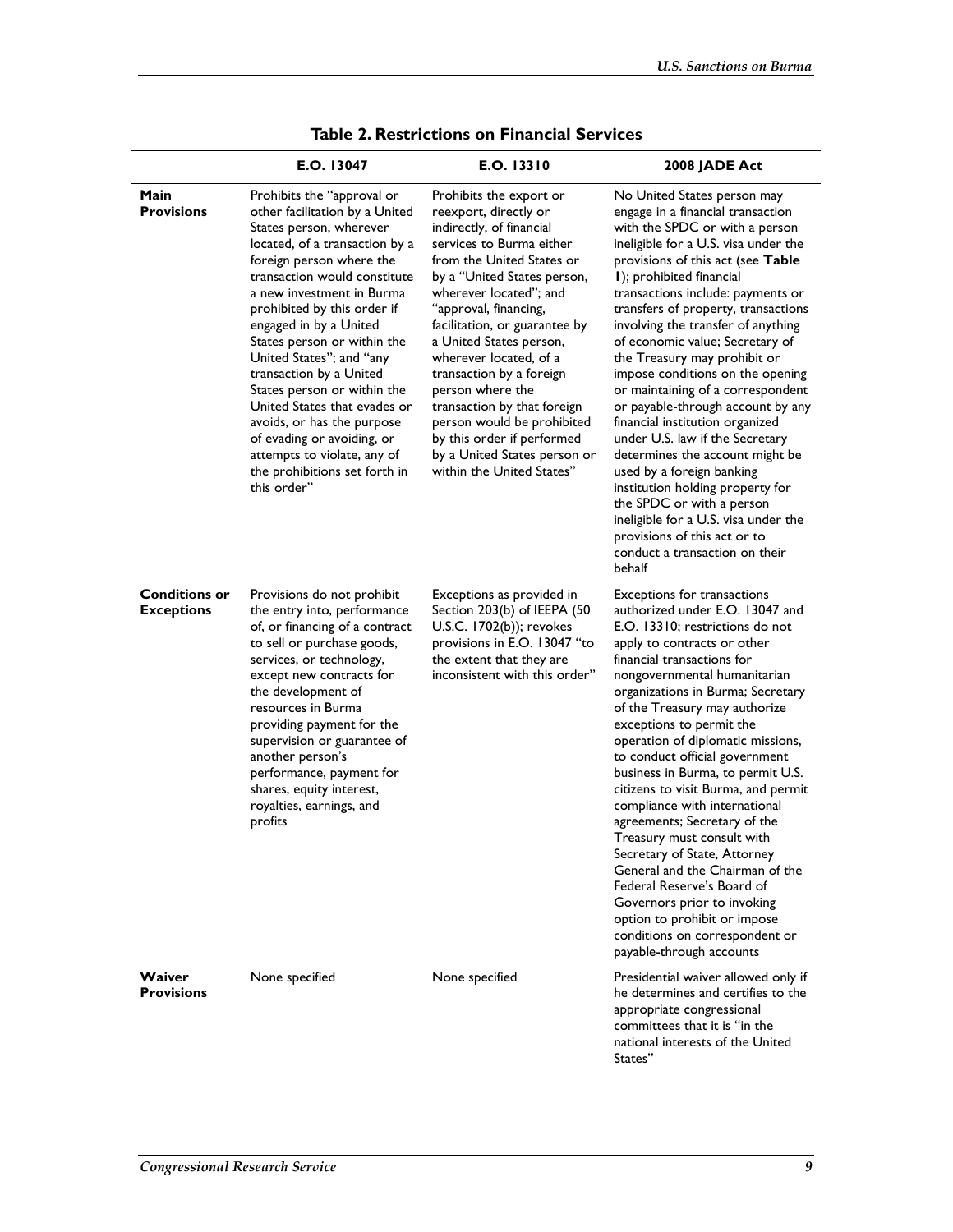|                                                               | E.O. 13047     | E.O. 13310     | 2008 JADE Act                                                                                                                                                                                                                                                                                                                                                                                                                                                                 |
|---------------------------------------------------------------|----------------|----------------|-------------------------------------------------------------------------------------------------------------------------------------------------------------------------------------------------------------------------------------------------------------------------------------------------------------------------------------------------------------------------------------------------------------------------------------------------------------------------------|
| Termination,<br>Duration or<br>Renewal<br><b>Conditions</b>   | None specified | None specified | Until the President determines<br>and certifies "to the appropriate<br>congressional committees that the<br>SPDC has: released all political<br>prisoners; entered into "a<br>substantial dialogue with<br>democratic forces led by the<br>National League for Democracy<br>and the ethnic minorities of Burma<br>on transitioning to democratic<br>government under the rule of<br>law"; and allowed humanitarian<br>access to people in areas of armed<br>conflict in Burma |
| <b>Report or</b><br><b>Publication</b><br><b>Requirements</b> | None specified | None specified | No later than 120 days after<br>enactment [November 26, 2008]<br>the President shall transmit to the<br>appropriate congressional<br>committees a list of sanctioned<br>officials; updated sanctioned<br>officials lists shall be provided to<br>the appropriate congressional<br>committees "as new information<br>becomes available"                                                                                                                                        |

### **"Frozen Assets"**

The "freezing" of assets of sanctioned Burmese officials is included in three executive orders— E.O. 13310, E.O. 13448, and E.O. 13464—as well as the 2003 BFDA and the 2008 JADE Act. Each of the successive executive orders broadened the list of Burmese persons and entities subjected to the asset freeze. The 2008 JADE Act directly tied the list of sanctioned persons to the visa ban list.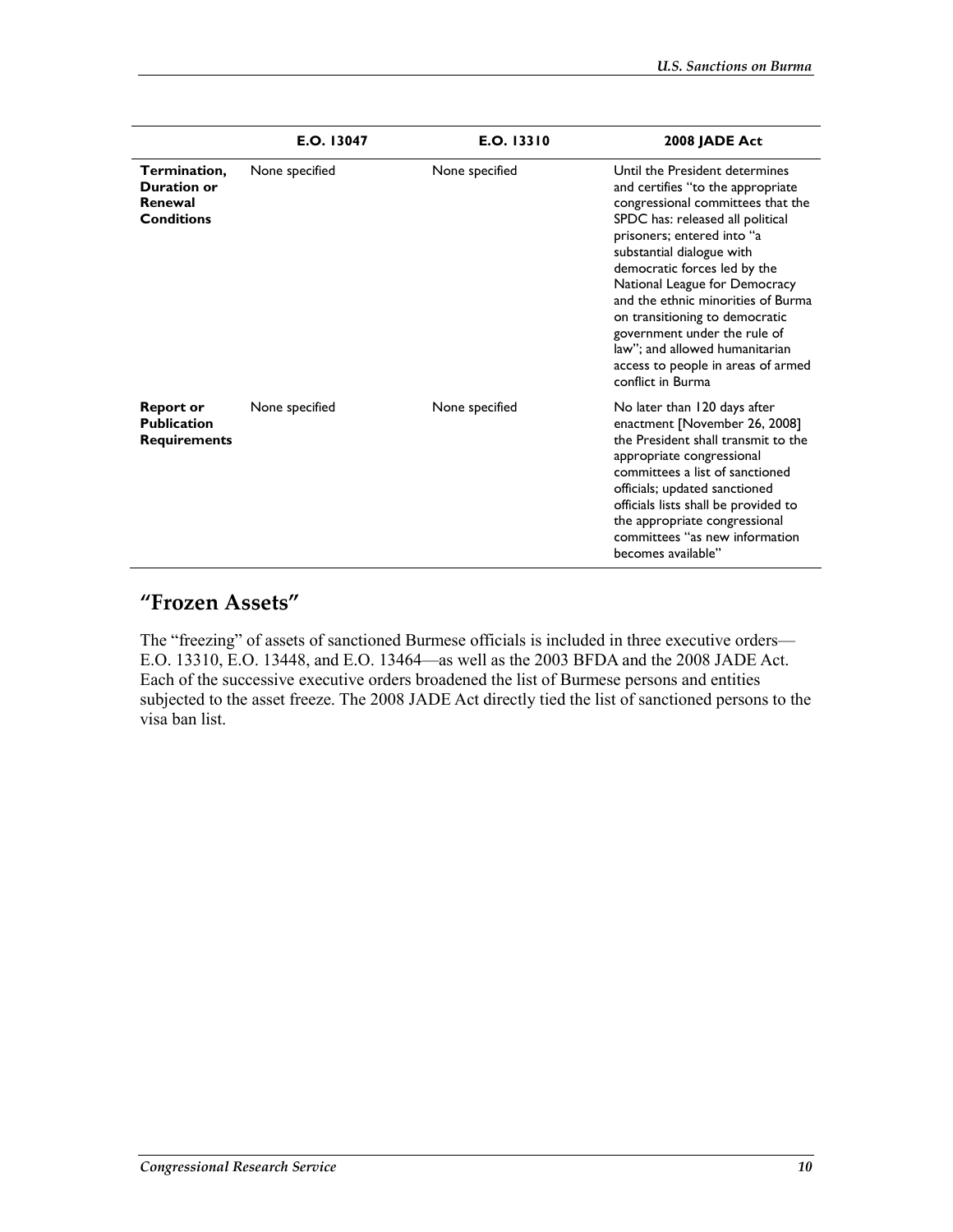|                        | <b>2003 BFDA</b>                                                                                                                                                                                                                                                                                                                                                                                                                                  | E.O. 13310                                                                                                                                                                                                                                                                                                                                                                                                                                                                                                                                                                                                                                                                                                                                                         | E.O. 13448                                                                                                                                                                                                                                                                                                                                                                                                                                                                                                                                                                                                                                                                                                                                                                                                                                                                                                                                                                                                                                                                    | E.O. 13464                                                                                                                                                                                                                                                                                                                                                                                                                                                                                                                                                                                                                                                                                                                                                                                                                                                                                                                                                                        | 2008 JADE Act                                                                                                                                                                                                                                                                                                                                                                                                                                                                             |
|------------------------|---------------------------------------------------------------------------------------------------------------------------------------------------------------------------------------------------------------------------------------------------------------------------------------------------------------------------------------------------------------------------------------------------------------------------------------------------|--------------------------------------------------------------------------------------------------------------------------------------------------------------------------------------------------------------------------------------------------------------------------------------------------------------------------------------------------------------------------------------------------------------------------------------------------------------------------------------------------------------------------------------------------------------------------------------------------------------------------------------------------------------------------------------------------------------------------------------------------------------------|-------------------------------------------------------------------------------------------------------------------------------------------------------------------------------------------------------------------------------------------------------------------------------------------------------------------------------------------------------------------------------------------------------------------------------------------------------------------------------------------------------------------------------------------------------------------------------------------------------------------------------------------------------------------------------------------------------------------------------------------------------------------------------------------------------------------------------------------------------------------------------------------------------------------------------------------------------------------------------------------------------------------------------------------------------------------------------|-----------------------------------------------------------------------------------------------------------------------------------------------------------------------------------------------------------------------------------------------------------------------------------------------------------------------------------------------------------------------------------------------------------------------------------------------------------------------------------------------------------------------------------------------------------------------------------------------------------------------------------------------------------------------------------------------------------------------------------------------------------------------------------------------------------------------------------------------------------------------------------------------------------------------------------------------------------------------------------|-------------------------------------------------------------------------------------------------------------------------------------------------------------------------------------------------------------------------------------------------------------------------------------------------------------------------------------------------------------------------------------------------------------------------------------------------------------------------------------------|
| <b>Main Provisions</b> | Requires U.S. financial<br>institutions to freeze the<br>funds and assets belonging<br>to the SPDC, the senior<br>officials of the SPDC or the<br>USDA; requires the<br>President to promulgate<br>regulations no later than 60<br>days after enactment<br>[September 26, 2003] for<br>the enforcement of this act:<br>U.S. financial institutions<br>shall report frozen funds or<br>assets to the Office of<br>Foreign Assets Control<br>(OFAC) | Blocks the transfer,<br>payment, export, or<br>withdrawal of all property<br>and interests in property of<br>sanctions persons if said<br>property is in or comes into<br>the United States, or the<br>property is or comes within<br>the possession or control of<br>U.S. persons; sanctioned<br>persons include persons<br>listed in Annex of the order,<br>or "any person determined<br>by the Secretary of<br>Treasury, in consultation<br>with the Secretary of State,<br>to be: a senior official of the<br>SPDC, USDA, or a<br>successor entity"; or<br>"owned or controlled by, or<br>acting or purporting to act<br>for on the behalf of, directly<br>or indirectly, any person<br>whose property and<br>interests are blocked<br>pursuant to this order" | Blocks the transfer,<br>payment, export, or<br>withdrawal of all property<br>and interests in property of<br>sanctioned persons if said<br>property is in or comes into<br>the United States, or said<br>property or interests in<br>property are or come<br>within the possession or<br>control of U.S. persons;<br>sanctioned persons include<br>persons listed in Annex of<br>the order, or "any person<br>determined by the Secretary<br>of the Treasury, in<br>consultation with the<br>Secretary of State," to be: a<br>senior official of the SPDC,<br>USDA, or a successor<br>entity; "responsible for, or<br>to have participated in,<br>human rights abuses in<br>Burma; engaged in, or have<br>engaged in activities<br>facilitating public corruption<br>by senior officials of the<br>Government of Burma":<br>providing financial, material,<br>logistical, or technical<br>support for the<br>Government of Burma, the<br>SPDC, the USDA, or<br>successor entities, or senior<br>officials of the foregoing;<br>acting on behalf of a<br>sanctioned person; or | Blocks the transfer,<br>payment, export, or<br>withdrawal of all property<br>and interests in property of<br>sanctioned persons if said<br>property is in or comes into<br>the United States, or said<br>property or interests in<br>property are or come<br>within the possession or<br>control of U.S. persons;<br>sanctioned persons include<br>persons listed in Annex of<br>the order, or "any person<br>determined by the Secretary<br>of the Treasury, in<br>consultation with the<br>Secretary of State," to be:<br>owned or controlled by,<br>directly or indirectly, the<br>Government of Burma, or<br>official(s) of the<br>Government of Burma; to<br>have provided financial,<br>material, logistical, or<br>technical support for the<br>Government of Burma, the<br>SPDC, the USDA, or<br>successor entities, or senior<br>officials of the foregoing;<br>acting on behalf of a person<br>whose property is blocked<br>by E.O. 13310, E.O. 13448,<br>or E.O. 13464 | No property or interest in<br>property of persons<br>ineligible for a U.S. visa<br>under the provisions of this<br>act (see Table I) may be<br>transferred, paid, exported,<br>or withdrawn if: the<br>property is located in the<br>United States; within the<br>possession or control of a<br>U.S. person (including<br>overseas branch of a U.S.<br>person); or the property<br>comes into the possession<br>or control of a U.S. person<br>after the date of enactment<br>of this act |

spouse or dependent child of sanctioned person

**Table 3. "Frozen Assets"**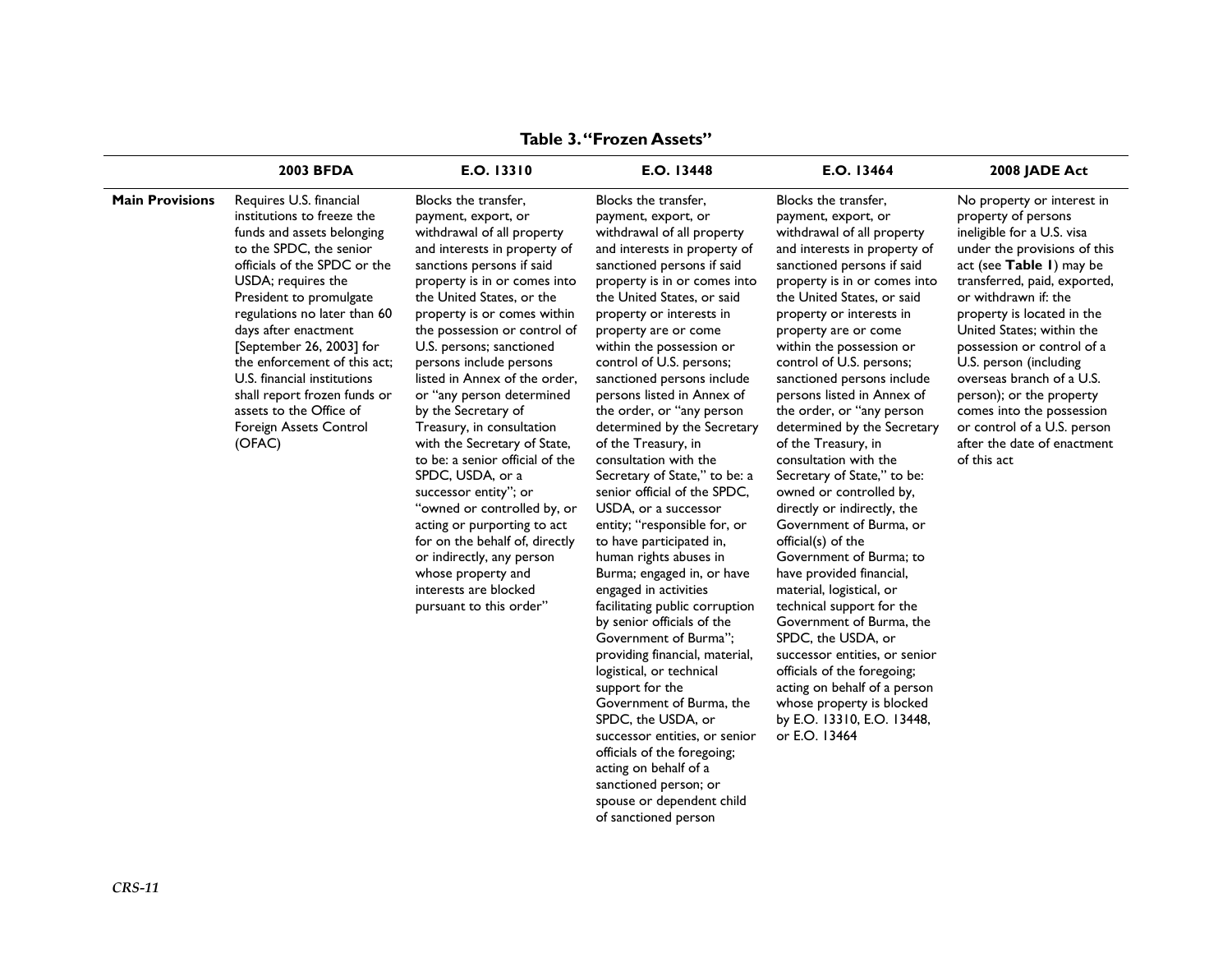|                                                              | 2003 BFDA                                                                                                                                                                                                                                                                                                                                                                                                                                    | E.O. 13310                                                                                                                                                                                                           | E.O. 13448                                                                                                                                                                                                                                                                | E.O. 13464                                                                                                                                                                                                                                                                | 2008 JADE Act                                                                                                                                                                                                                                                                                                                                                                                                                                                                          |
|--------------------------------------------------------------|----------------------------------------------------------------------------------------------------------------------------------------------------------------------------------------------------------------------------------------------------------------------------------------------------------------------------------------------------------------------------------------------------------------------------------------------|----------------------------------------------------------------------------------------------------------------------------------------------------------------------------------------------------------------------|---------------------------------------------------------------------------------------------------------------------------------------------------------------------------------------------------------------------------------------------------------------------------|---------------------------------------------------------------------------------------------------------------------------------------------------------------------------------------------------------------------------------------------------------------------------|----------------------------------------------------------------------------------------------------------------------------------------------------------------------------------------------------------------------------------------------------------------------------------------------------------------------------------------------------------------------------------------------------------------------------------------------------------------------------------------|
| <b>Conditions or</b><br><b>Exceptions</b>                    | Provides "additional<br>authority" to the President<br>to take action "as may be<br>necessary to impose a<br>sanctions regime to freeze<br>such funds and assets":<br>allows the President to<br>delegate the duties and<br>authorities to Federal or<br>other officials                                                                                                                                                                     | Exceptions as provided<br>under Section 203(b)(1), (3),<br>and (4) of IEEPA; using<br>authority under IEEPA,<br>prohibits the donation of<br>blocked property "intended<br>to be used to relieve human<br>suffering" | Government of Burma<br>includes its agencies,<br>instrumentalities, and<br>controlled entities, and the<br>Central Bank of Burma:<br>using authority under IEEPA,<br>prohibits the donation of<br>blocked property "intended<br>to be used to relieve human<br>suffering" | Government of Burma<br>includes its agencies,<br>instrumentalities, and<br>controlled entities, and the<br>Central Bank of Burma;<br>using authority under IEEPA,<br>prohibits the donation of<br>blocked property "intended<br>to be used to relieve human<br>suffering" | Restrictions do not apply to<br>contracts or other financial<br>transactions for<br>nongovernmental<br>humanitarian organizations<br>in Burma; Secretary of the<br>Treasury may authorize<br>exceptions to permit the<br>operation of diplomatic<br>missions, to conduct official<br>government business in<br>Burma, to permit U.S.<br>citizens to visit Burma, and<br>permit compliance with<br>international agreements                                                             |
| Waiver<br><b>Provisions</b>                                  | None specified                                                                                                                                                                                                                                                                                                                                                                                                                               | None specified                                                                                                                                                                                                       | None specified                                                                                                                                                                                                                                                            | None specified                                                                                                                                                                                                                                                            | Presidential waiver allowed<br>only if he determines and<br>certifies to the appropriate<br>congressional committees<br>that it is "in the national<br>interests of the United<br>States"                                                                                                                                                                                                                                                                                              |
| Termination,<br>Duration, or<br>Renewal<br><b>Conditions</b> | President may terminate<br>"upon request of a<br>democratically elected<br>government in Burma" and<br>when conditions in Section<br>$(3)(a)(3)$ --progress on<br>human rights, release of all<br>political prisoners, freedom<br>of speech and the press,<br>freedom of association,<br>peaceful exercise of religion,<br>democratic governance, not<br>designated as "a country of<br>interest" for narcotics<br>trafficking-have been met | None specified                                                                                                                                                                                                       | None specified                                                                                                                                                                                                                                                            | None specified                                                                                                                                                                                                                                                            | Until the President<br>determines and certifies "to<br>the appropriate<br>congressional committees<br>that the SPCD has: released<br>all political prisoners;<br>entered into "a substantial<br>dialogue with democratic<br>forces led by the National<br>League for Democracy and<br>the ethnic minorities of<br>Burma on transitioning to<br>democratic government<br>under the rule of law": and<br>allowed humanitarian access<br>to people in areas of armed<br>conflict in Burma |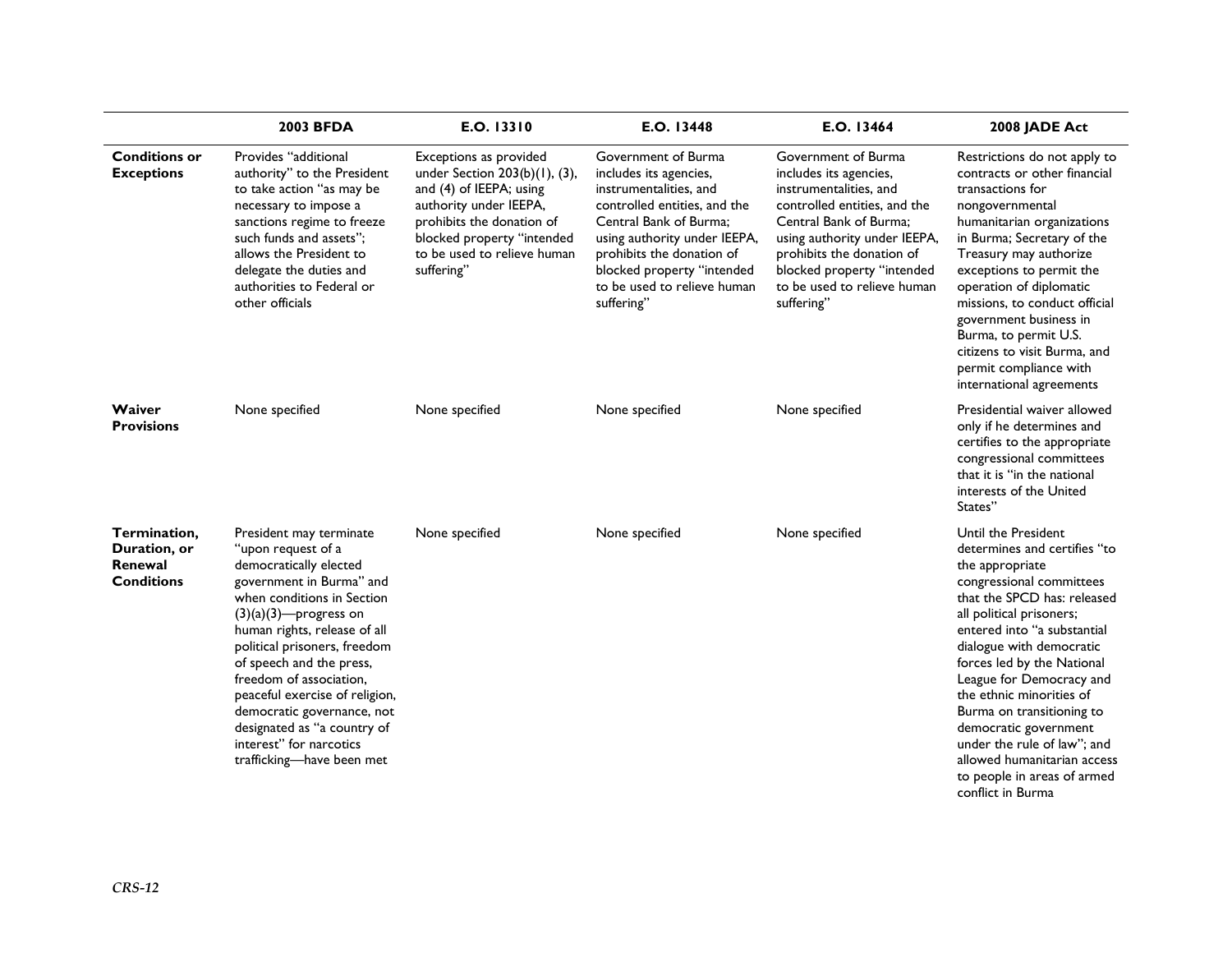|                                                               | <b>2003 BFDA</b> | E.O. 13310     | E.O. 13448     | E.O. 13464     | 2008 JADE Act                                                                                                                                                                                                                                                                                                                                |
|---------------------------------------------------------------|------------------|----------------|----------------|----------------|----------------------------------------------------------------------------------------------------------------------------------------------------------------------------------------------------------------------------------------------------------------------------------------------------------------------------------------------|
| <b>Report or</b><br><b>Publication</b><br><b>Requirements</b> | None specified   | None specified | None specified | None specified | No later than 120 days after<br>enactment [November 26,<br>2008] the President shall<br>transmit to the appropriate<br>congressional committees a<br>list of sanctioned officials;<br>updated sanctioned officials<br>lists shall be provided to the<br>appropriate congressional<br>committees "as new<br>information becomes<br>available" |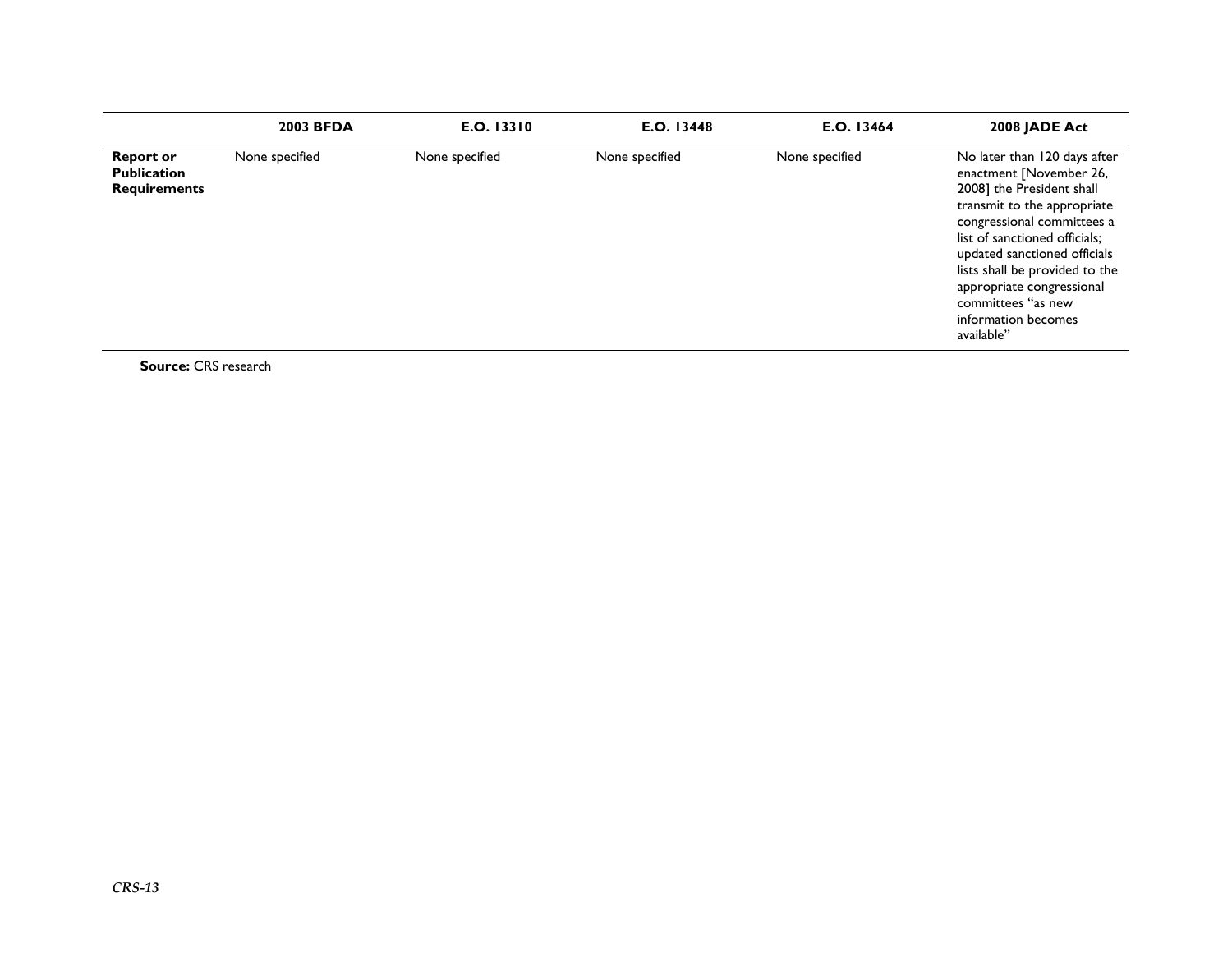### **General Import Restrictions**

Restrictions on the import of goods of Burmese origin in general are included in two laws— Section 138 of the Customs and Trade Act of 1990 and the 2003 BFDA—and one executive order, E.O. 13310. While the two laws ban the import of Burmese products, the executive order provides a waiver to comply with existing international obligations of the United States.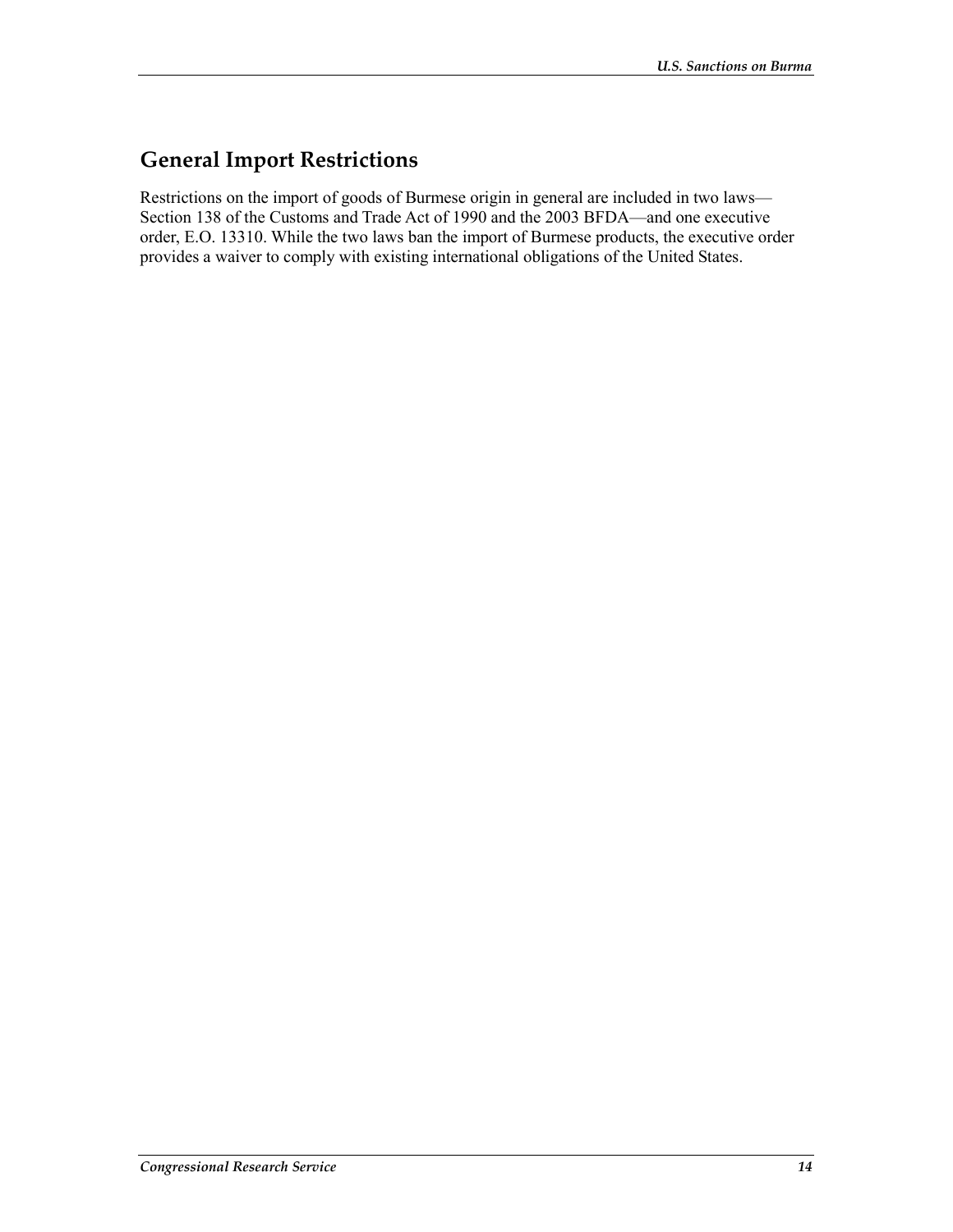|                                           | <b>Section 138</b>                                                                                                                                                                                                                                                                                                                                                                                                                                                                                                                                    | <b>2003 BFDA</b>                                                                                                                                                                                                                                                                                                                                                                                                                                                                                                                                                                                                                                                                                                                                                                                                                                                                                                    | E.O. 13310                                                                                                                                                                                                                                                                                                                                                                                      |
|-------------------------------------------|-------------------------------------------------------------------------------------------------------------------------------------------------------------------------------------------------------------------------------------------------------------------------------------------------------------------------------------------------------------------------------------------------------------------------------------------------------------------------------------------------------------------------------------------------------|---------------------------------------------------------------------------------------------------------------------------------------------------------------------------------------------------------------------------------------------------------------------------------------------------------------------------------------------------------------------------------------------------------------------------------------------------------------------------------------------------------------------------------------------------------------------------------------------------------------------------------------------------------------------------------------------------------------------------------------------------------------------------------------------------------------------------------------------------------------------------------------------------------------------|-------------------------------------------------------------------------------------------------------------------------------------------------------------------------------------------------------------------------------------------------------------------------------------------------------------------------------------------------------------------------------------------------|
| <b>Main Provisions</b>                    | "[T]he President shall impose such sanctions<br>upon Burma as the President determines to be<br>appropriate, including any sanctions appropriate<br>under the Narcotics Control Act of 1986,"<br>unless he certifies to Congress prior to October<br>1, 1990, that Burma has all the conditions listed<br>in subsection (b) of the act; "the President shall<br>give primary consideration to the imposition of<br>sanctions on those products which constitute<br>major imports from Burma, including fish,<br>tropical lumber, and aquatic animals" | "[U]ntil such time as the President determines<br>and certifies to Congress that Burma has met the<br>conditions described in paragraph (3), beginning<br>30 days after the enactment of this Act, the<br>President shall ban the importation of any article<br>that is a product of Burma"                                                                                                                                                                                                                                                                                                                                                                                                                                                                                                                                                                                                                         | Waives the ban on the importation of products<br>of Burma if the prohibition "would conflict with<br>the international obligations of the United States<br>under the Vienna Convention on Diplomatic<br>Relations, the Vienna Convention on Consular<br>Relations, the United Nations Headquarters<br>Agreement, and other legal instruments providing<br>equivalent privileges and immunities" |
| <b>Conditions or</b><br><b>Exceptions</b> | The President may decide not to impose<br>sanctions if Burma has met the conditions in<br>subsection (b): Burma meets the certification<br>requirements of Section 802(b) of the Narcotics<br>Control Act of 1986; national government legal<br>authority in Burma has been transferred to a<br>civilian government; martial law in Burma has<br>been lifted; and all political prisoners have been<br>released                                                                                                                                       | Conditions of paragraph (3) are: the SPDC has<br>made "substantial and measurable progress" to<br>end human rights violations; the Secretary of<br>State reports to the appropriate congressional<br>committees that "the SPDC no longer<br>systematically violates workers rights;" the SPDC<br>has made "substantial and measurable progress"<br>to a democratic government, including the<br>release of all political prisoners, allowing freedom<br>of speech, the press, and association, permitting<br>the peaceful exercise of religion, and concluding<br>an agreement between the SPDC, the NLD, and<br>Burma's ethnic minorities to transfer power to a<br>democratically elected civilian government; and<br>Burma has not been designated as a country that<br>"has failed demonstrably to make substantial<br>efforts to adhere to its obligations under<br>international counternarcotics agreements" | None specified                                                                                                                                                                                                                                                                                                                                                                                  |
| Waiver<br><b>Provisions</b>               | None specified                                                                                                                                                                                                                                                                                                                                                                                                                                                                                                                                        | The President may waive the import ban, in part<br>or full, if he determines and notifies the<br>Committees on Appropriations, Finance, and<br>Foreign Relations of the Senate and the<br>Committees on Appropriations, International<br>Relations [Foreign Affairs], and Ways and Means<br>of the House of Representatives that to do so is<br>in the national interest of the United States                                                                                                                                                                                                                                                                                                                                                                                                                                                                                                                       | None specified                                                                                                                                                                                                                                                                                                                                                                                  |

#### **Table 4. General Import Restrictions**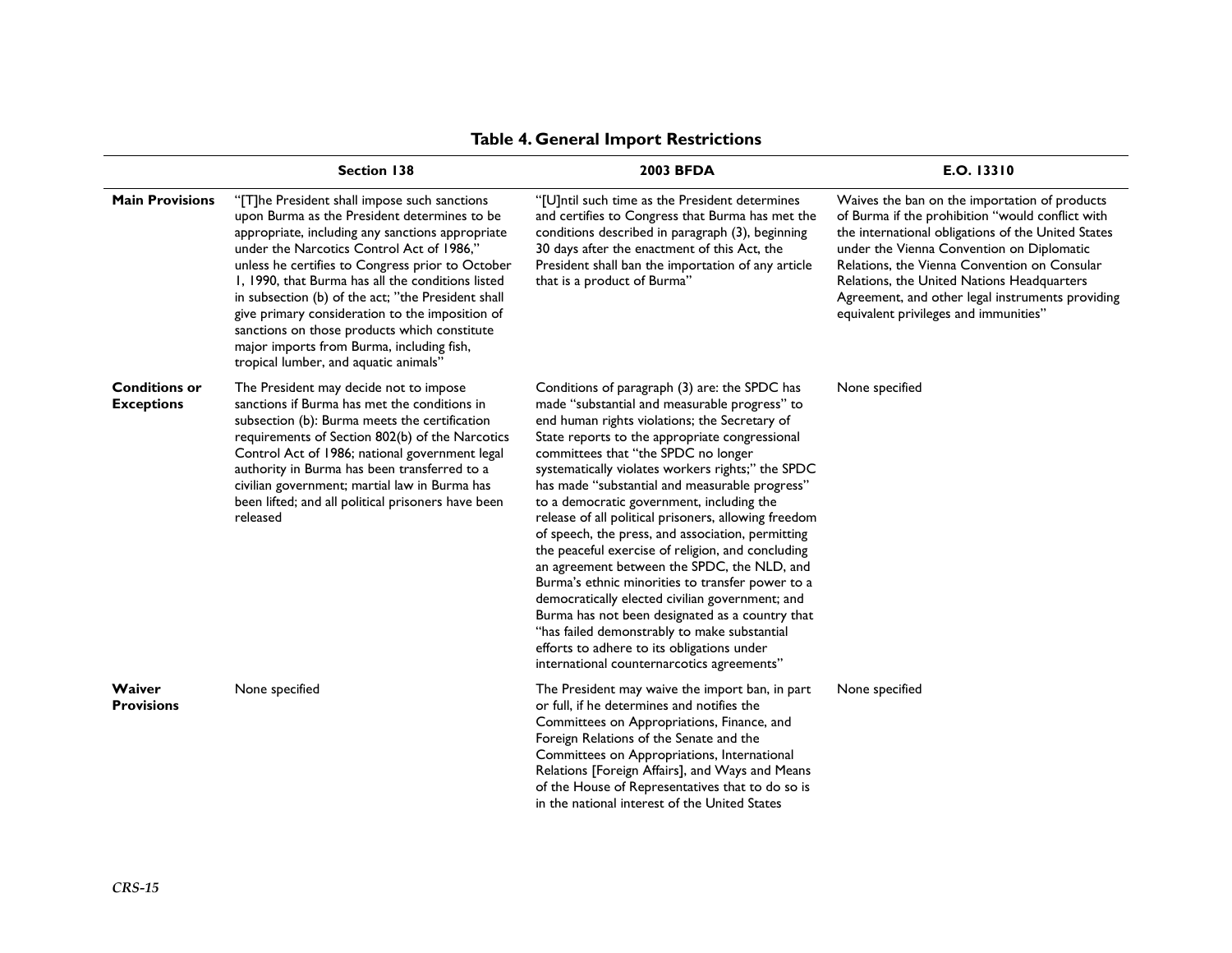|                                                                    | <b>Section 138</b>                                                                                                                                                                                                                                                                                                                                               | <b>2003 BFDA</b>                                                                                                                                                                                                                                                                                                                                                                                                                                                                                                                                                                                                                                                                                                                                                                                                                 | E.O. 13310     |
|--------------------------------------------------------------------|------------------------------------------------------------------------------------------------------------------------------------------------------------------------------------------------------------------------------------------------------------------------------------------------------------------------------------------------------------------|----------------------------------------------------------------------------------------------------------------------------------------------------------------------------------------------------------------------------------------------------------------------------------------------------------------------------------------------------------------------------------------------------------------------------------------------------------------------------------------------------------------------------------------------------------------------------------------------------------------------------------------------------------------------------------------------------------------------------------------------------------------------------------------------------------------------------------|----------------|
| Termination,<br><b>Duration or</b><br>Renewal<br><b>Conditions</b> | None specified                                                                                                                                                                                                                                                                                                                                                   | The President may terminate "upon request of a<br>democratically elected government in Burma"<br>and when conditions in Section $(3)(a)(3)$ —<br>progress on human rights, release of all political<br>prisoners, freedom of speech and the press,<br>freedom of association, peaceful exercise of<br>religion, democratic governance, not designated<br>as "a country of interest" for narcotics<br>trafficking-have been met; import ban expires<br>one year from the date of enactment unless<br>Congress passes a resolution renewing the ban<br>for a one-year period before the expiration of<br>the ban; length of renewal limited to three years                                                                                                                                                                         | None specified |
| <b>Report or</b><br><b>Publication</b><br><b>Requirements</b>      | If the President does not impose economic<br>sanctions, he must report to Congress his<br>reasons for not imposing sanctions, and the<br>actions he is taking to see that the conditions in<br>subsection (b) are being achieved; subsequent<br>semiannual reports to Congress are required for<br>two additional years, if no economic sanctions<br>are imposed | No later than 90 days before the import<br>restrictions are to expire, the Secretary of State,<br>in consultation with the U.S. Trade<br>Representative and "the heads of appropriate<br>agencies," shall submit to the Committees on<br>Appropriations, Finance, and Foreign Relations of<br>the Senate and the Committees on<br>Appropriations, International Relations [Foreign<br>Affairs], and Ways and Means of the House of<br>Representatives a report on bilateral and<br>multilateral efforts to promote human rights and<br>democracy in Burma, the effectiveness of the<br>trade sanctions on improving conditions in Burma<br>and furthering U.S. policy objections towards<br>Burma, and the impact of the trade sanctions on<br>national security, economic, and foreign policy<br>interests of the United States | None specified |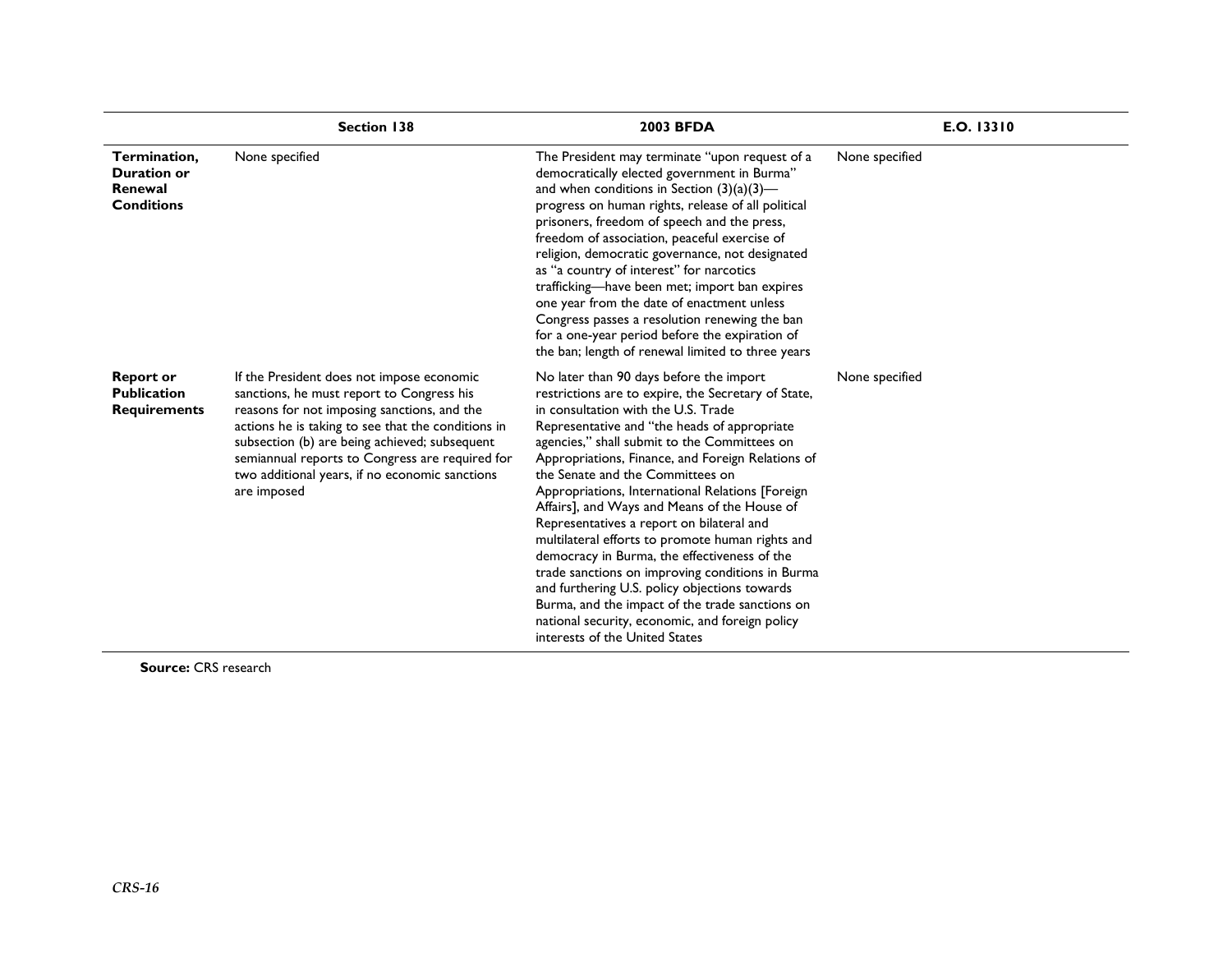### **Specific Import Restrictions**

Both the 2003 BFDA and the 2008 JADE Act contain specific import restrictions in addition to the general prohibition on the import of products described above. The 2003 BFDA bans import of products and services from certain companies. The 2008 JADE Act prohibits the importation of certain products.

|                                                                    | <b>2003 BFDA</b>                                                                                                                                                                                                                                                                                                                                                                                                                                                                                                                      | 2008 JADE Act                                                                                                                                                                                                                                                                                                                                                                                                            |
|--------------------------------------------------------------------|---------------------------------------------------------------------------------------------------------------------------------------------------------------------------------------------------------------------------------------------------------------------------------------------------------------------------------------------------------------------------------------------------------------------------------------------------------------------------------------------------------------------------------------|--------------------------------------------------------------------------------------------------------------------------------------------------------------------------------------------------------------------------------------------------------------------------------------------------------------------------------------------------------------------------------------------------------------------------|
| Main<br><b>Provisions</b>                                          | Bans the import of products from the SPDC,<br>any ministry of the SPDC, a member of the<br>SPDC, an immediate family member of the<br>SPDC; known narcotics traffickers from Burma<br>or their immediate families; the Union of<br>Myanmar Economics Holdings Incorporated<br>(UMEHI) or any company in which the UMEHI<br>has a fiduciary interest; the Myanmar Economic<br>Corporation (MEC) or any company in which<br>the MEC has a fiduciary interest, the USDA; or<br>any successor entity for the SPDC, UMEHI,<br>MEC, or USDA | Amends the 2003 BDFA to prohibit the import<br>of "Burmese covered articles." which includes:<br>jadeite mined or extracted in Burma; rubies<br>mined or extracted in Burma: articles of<br>jewelry containing jadeite or rubies mined or<br>extracted in Burma starting 60 days after the<br>enactment of the act [September 27, 2008];<br>establishes requirements for the import of<br>"non-Burmese covered articles" |
| <b>Conditions or</b><br><b>Exceptions</b>                          | None specified                                                                                                                                                                                                                                                                                                                                                                                                                                                                                                                        | Excludes articles that were previously exported<br>from the United States and then reimported<br>into the United States by the same person<br>without improvement in its value or condition<br>while outside the United States; allows the<br>import of non-Burmese covered articles for<br>personal use; also see column on 2003 BFDA<br>of Table 4                                                                     |
| Waiver<br><b>Provisions</b>                                        | None specified                                                                                                                                                                                                                                                                                                                                                                                                                                                                                                                        | See column on 2003 BFDA of Table 4                                                                                                                                                                                                                                                                                                                                                                                       |
| Termination,<br><b>Duration or</b><br>Renewal<br><b>Conditions</b> | None specified                                                                                                                                                                                                                                                                                                                                                                                                                                                                                                                        | Amends duration conditions of 2003 BFDA to<br>include covered articles (see <b>Table 4)</b>                                                                                                                                                                                                                                                                                                                              |

#### **Table 5. Specific Import Restrictions**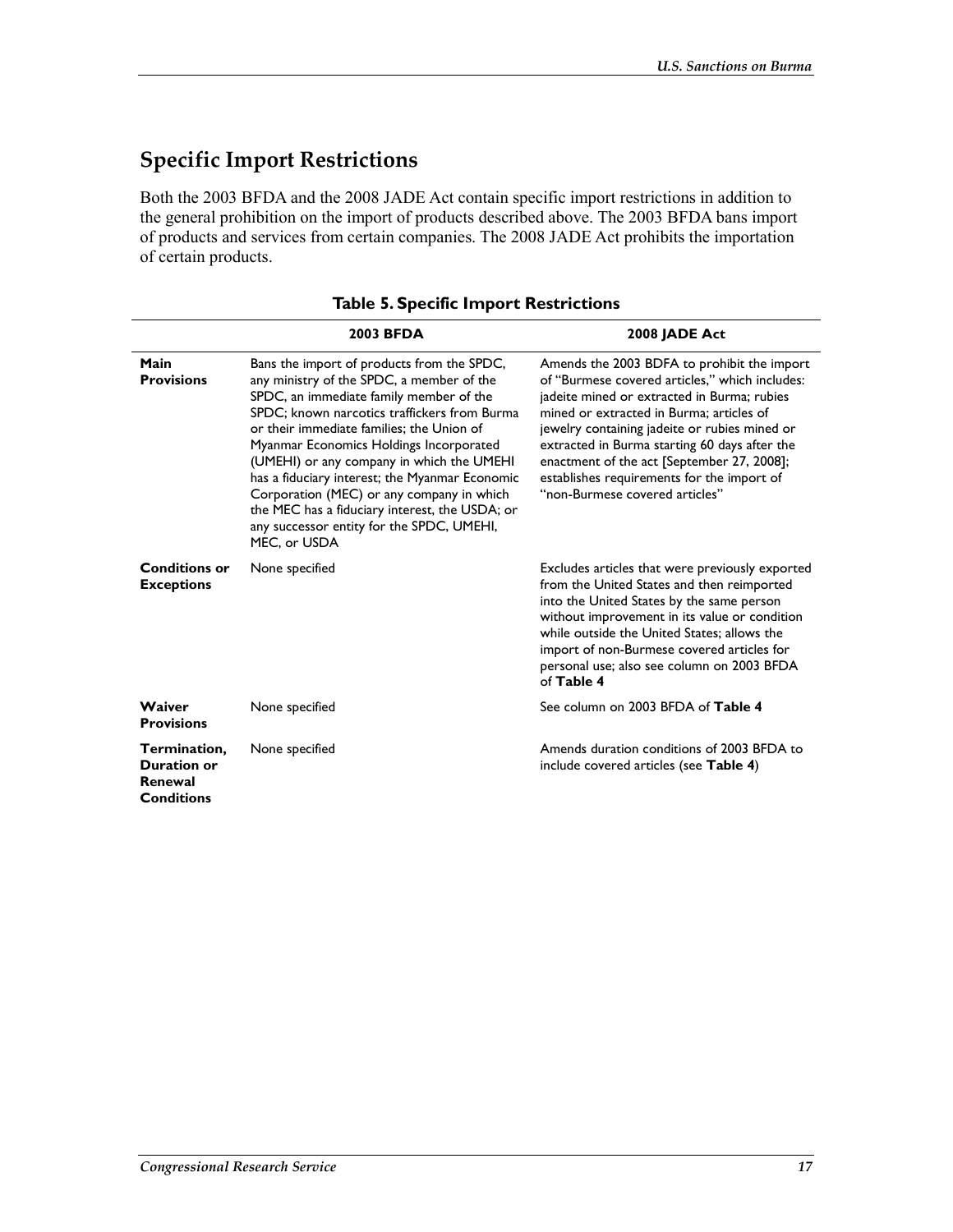|                                                               | 2003 BFDA      | 2008 JADE Act                                                                                                                                                                                                                                                                                                                                                                                                                                                                                                                                                                                                                                                                                                                                                                                                                                                                                                                                                                                      |
|---------------------------------------------------------------|----------------|----------------------------------------------------------------------------------------------------------------------------------------------------------------------------------------------------------------------------------------------------------------------------------------------------------------------------------------------------------------------------------------------------------------------------------------------------------------------------------------------------------------------------------------------------------------------------------------------------------------------------------------------------------------------------------------------------------------------------------------------------------------------------------------------------------------------------------------------------------------------------------------------------------------------------------------------------------------------------------------------------|
| <b>Report or</b><br><b>Publication</b><br><b>Requirements</b> | None specified | Not later than 180 days after enactment<br>[January 25, 2009], the President shall transmit<br>to the Committees on Foreign Affairs and<br>Ways and Means of the House of<br>Representatives, and the Committees on<br>Finance and Foreign Relations in the Senate,<br>actions taken during the 60 days after<br>enactment of the act to obtain draft waiver<br>decision from the World Trade Organization,<br>an adoption of a U.N. General Assembly<br>resolution, and the negotiation of an<br>international identification system for covered<br>articles like the Kimberley Process Certification<br>Scheme for diamonds: not later than 14 months<br>[September 29, 2009] after enactment, the U.S.<br>Comptroller General shall submit to the<br>Committees on Foreign Affairs and Ways and<br>Means of the House of Representatives, and<br>the Committees on Finance and Foreign<br>Relations in the Senate, a report on the<br>effectiveness of the implementation of these<br>sanctions |

#### **Investment Ban**

The ban on new investments in Burma is in Section 570 of the Foreign Operations, Export Financing, and Related Programs Appropriations Act, 1997, and E.O. 13047, with the law providing the presidential authority and the E.O. exercising that authority.

|  | Table 6. Investment Ban |
|--|-------------------------|
|--|-------------------------|

|                                                                    | <b>Section 570</b>                                                                                                                                                                                                                                                                                                                                               | E.O. 13047                                                                                                                                                                                                                                                   |
|--------------------------------------------------------------------|------------------------------------------------------------------------------------------------------------------------------------------------------------------------------------------------------------------------------------------------------------------------------------------------------------------------------------------------------------------|--------------------------------------------------------------------------------------------------------------------------------------------------------------------------------------------------------------------------------------------------------------|
| Main<br><b>Provisions</b>                                          | Authorizes the President to prohibit new<br>investments in Burma                                                                                                                                                                                                                                                                                                 | Prohibits new investments in Burma                                                                                                                                                                                                                           |
| <b>Conditions or</b><br><b>Exceptions</b>                          | Requires the President prohibit new<br>investments in Burma if he "determines and<br>certifies to Congress that, after the enactment<br>of the Act, the Government of Burma has<br>physically harmed, rearrested for political acts,<br>or exiled Aung San Suu Kyi or has committed<br>large-scale repression of or violence again the<br>Democratic opposition" | "Except to the extent provided in regulations,<br>orders, directives, or licenses that may be<br>issued in conformity with section 570" of the<br>Foreign Operations, Export Financing, and<br>Related Programs Appropriations Act of 1997<br>(P.L. 104-208) |
| Waiver<br><b>Provisions</b>                                        | Temporary or permanent presidential waiver if<br>sanctions are "contrary to the national security<br>interests of the United States"                                                                                                                                                                                                                             | None specified                                                                                                                                                                                                                                               |
| Termination,<br><b>Duration or</b><br>Renewal<br><b>Conditions</b> | None specified                                                                                                                                                                                                                                                                                                                                                   | None specified                                                                                                                                                                                                                                               |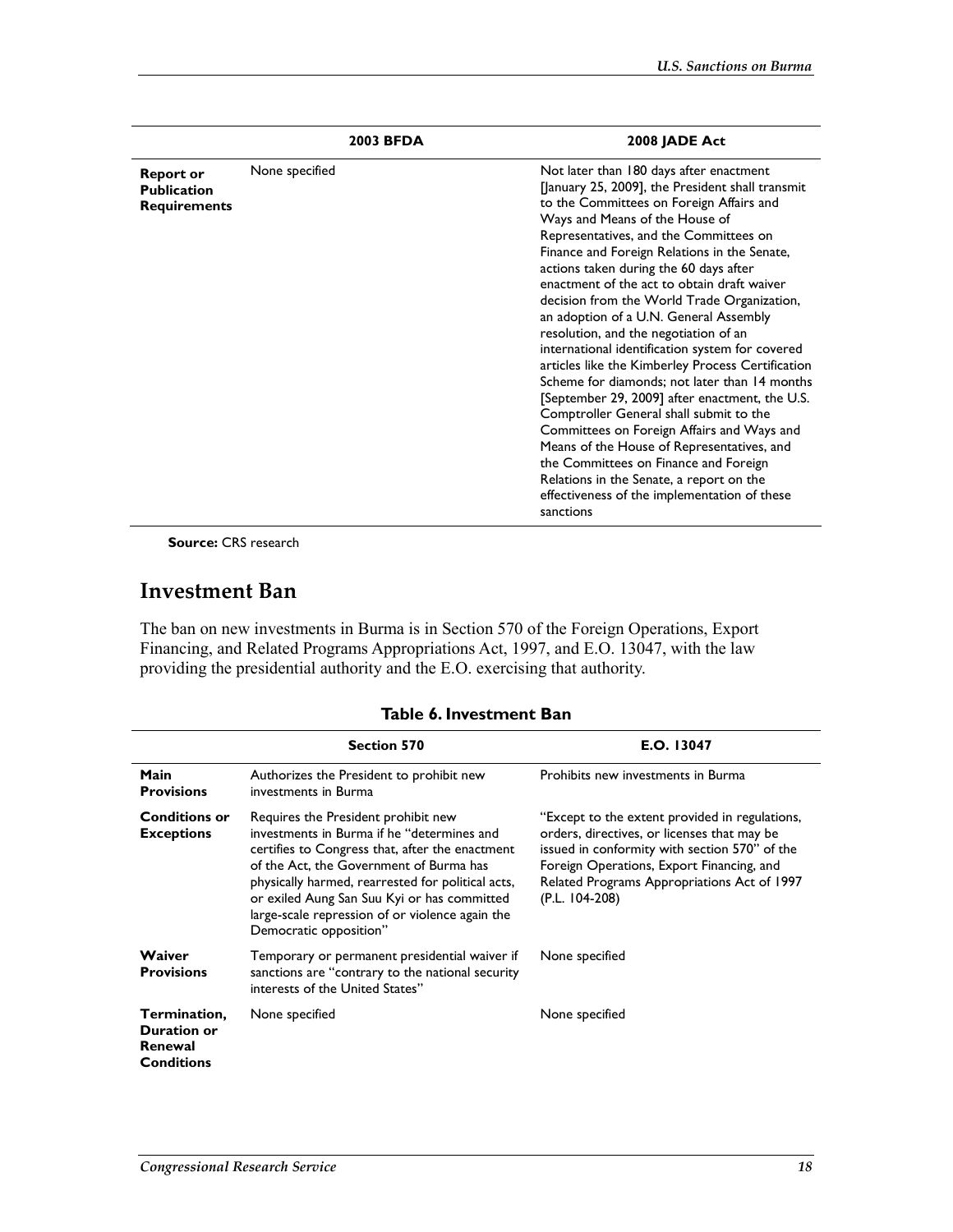|                                                               | <b>Section 570</b>                                                                                                                                                                                                                                                                                                                                                                                                                                                | E.O. 13047     |
|---------------------------------------------------------------|-------------------------------------------------------------------------------------------------------------------------------------------------------------------------------------------------------------------------------------------------------------------------------------------------------------------------------------------------------------------------------------------------------------------------------------------------------------------|----------------|
| <b>Report or</b><br><b>Publication</b><br><b>Requirements</b> | Every six months after the enactment of the<br>act, the President shall report to the chairmen<br>of the Committee on Foreign Relations, the<br>Committee on International Relations [Foreign<br>Affairs] and the House and Senate<br>Appropriations Committees on: progress<br>towards democratization in Burma; progress<br>on improving the quality of life of the Burmese<br>people; and progress made in developing a<br>multilateral strategy towards Burma | None specified |

#### **Bilateral and Multilateral Assistance Ban**

Restrictions on bilateral assistance to Burma are in Section 307 of the Foreign Assistance Act of 1961, and Section 570 of the Foreign Operations, Export Financing, and Related Programs Appropriations Act, 1997.

|                                                                    | <b>Section 307</b>                                                                                                                                                                                  | <b>Section 570</b>                                                                                                                                                                                                                                                                                                                                                                                                                                                                          |
|--------------------------------------------------------------------|-----------------------------------------------------------------------------------------------------------------------------------------------------------------------------------------------------|---------------------------------------------------------------------------------------------------------------------------------------------------------------------------------------------------------------------------------------------------------------------------------------------------------------------------------------------------------------------------------------------------------------------------------------------------------------------------------------------|
| Main<br><b>Provisions</b>                                          | Withholds U.S. funding for international<br>organizations with programs in Burma, except<br>for the International Atomic Energy Agency<br>(IAEA) or the United Nations Children's Fund<br>(UNICEF). | Ban on bilateral assistance to Burma other<br>than: humanitarian assistance; counter-<br>narcotics or crop substitution assistance (if<br>the Secretary of State certifies to the<br>appropriate congressional committees that<br>Burma is "fully cooperating" with U.S.<br>counter-narcotics efforts, and the programs<br>are consistent with U.S. human rights<br>concerns in Burma, and serve U.S. national<br>interest); and assistance promoting human<br>rights and democratic values |
| <b>Conditions or</b><br><b>Exceptions</b>                          | None specified                                                                                                                                                                                      | As required by treaty obligations or to staff of<br>Burmese mission in the United States                                                                                                                                                                                                                                                                                                                                                                                                    |
| Waiver<br><b>Provisions</b>                                        | None specified                                                                                                                                                                                      | Temporary or permanent presidential waiver<br>if sanctions are "contrary to the national<br>security interests of the United States"                                                                                                                                                                                                                                                                                                                                                        |
| Termination,<br><b>Duration or</b><br>Renewal<br><b>Conditions</b> | None specified                                                                                                                                                                                      | "Until such time as the President determines<br>and certifies to Congress that Burma has<br>made measurable and substantial progress in<br>improving human rights practices and<br>implementing democratic government"                                                                                                                                                                                                                                                                      |

#### **Table 7. Bilateral and Multilateral Assistance Ban**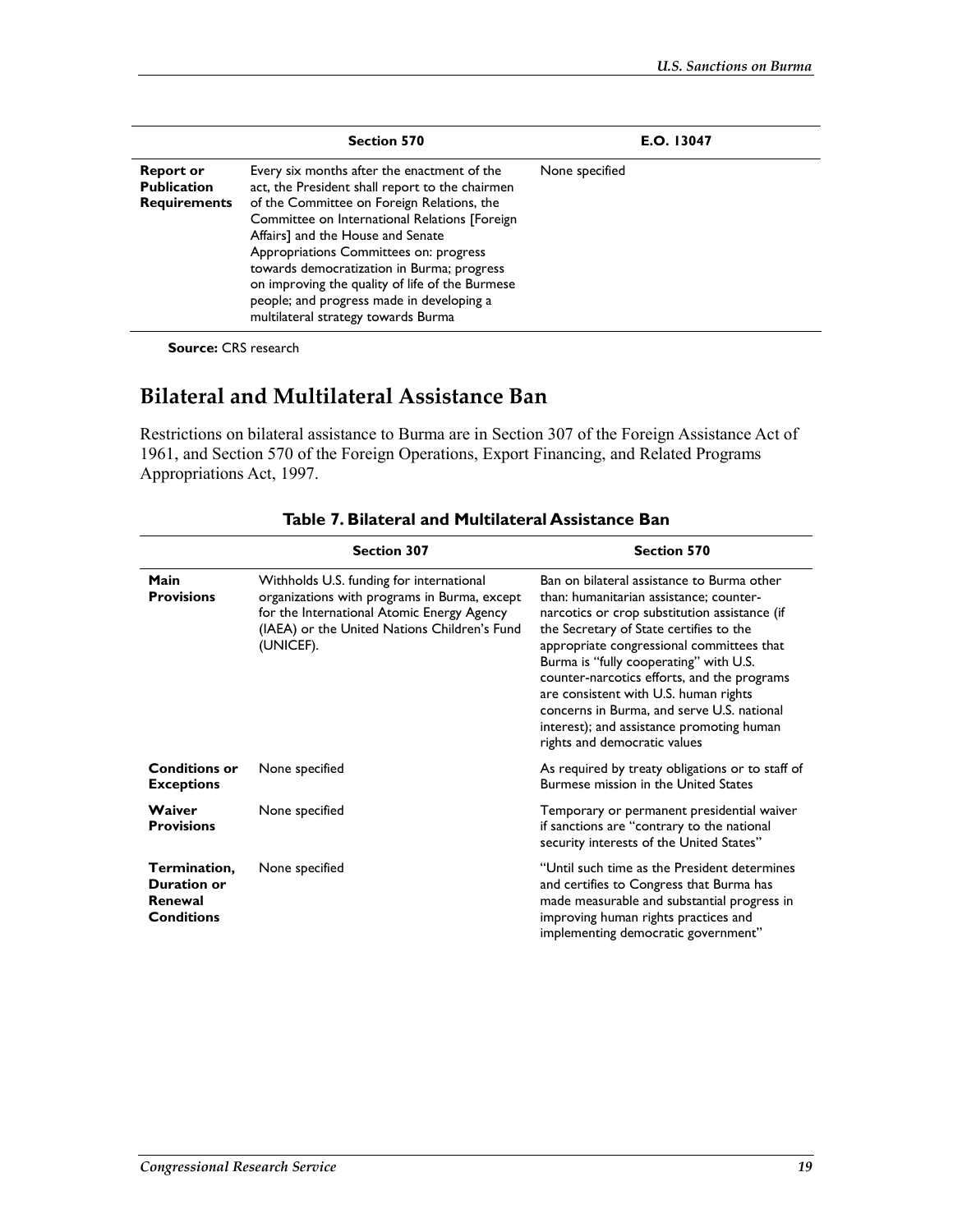|                                                               | <b>Section 307</b>                                                                                                                                                                                                                                                                                                                                                                                                                                                                                | <b>Section 570</b>                                                                                                                                                                                                                                                                                                                                                                                                                                                          |
|---------------------------------------------------------------|---------------------------------------------------------------------------------------------------------------------------------------------------------------------------------------------------------------------------------------------------------------------------------------------------------------------------------------------------------------------------------------------------------------------------------------------------------------------------------------------------|-----------------------------------------------------------------------------------------------------------------------------------------------------------------------------------------------------------------------------------------------------------------------------------------------------------------------------------------------------------------------------------------------------------------------------------------------------------------------------|
| <b>Report or</b><br><b>Publication</b><br><b>Requirements</b> | Annual review by the Secretary of State<br>reported to the appropriate committees<br>(House Committee on Foreign Affairs and<br>Senate Committee on Foreign Relations) of<br>the "budgets and accounts of all international<br>organizations receiving payments of any funds<br>authorized to be appropriated by this<br>chapter" [Chapter 3-International<br>Organizations and Programs], including the<br>amounts expended for programs in Burma<br>and U.S. contributions to the organizations | Every six months after the enactment of the<br>act, the President shall report to the<br>Chairmen of the Committee on Foreign<br>Relations, the Committee on International<br>Relations [Foreign Affairs] and the House and<br>Senate Appropriations Committees on:<br>progress towards democratization in Burma;<br>progress on improving the quality of life of<br>the Burmese people; and progress made in<br>developing a multilateral strategy towards<br><b>Burma</b> |

### **Additional Sanctions Based on Functional Issues12**

In addition to the targeted sanctions, Burma is currently subject to certain sanctions specified in U.S. laws based on various functional issues. In many cases, the type of assistance or relations restricted or prohibited by these provisions are also addressed under Burma-specific sanction laws. The functional issues include:

- **Child Soldiers:** As of October 1, 2010, Burma is prohibited from receiving certain types of foreign assistance under the provisions of the Child Soldiers Preventions Act of 2008 (Title IV of P.L. 110-457) because of its designation as a foreign government that hosts governmental armed forces or supports armed groups that recruit and use child soldiers.<sup>13</sup> As a result. Burma is ineligible to receive aid under International Military Education and Training (IMET), the Foreign Military Financing (FMF), and Section 1206 assistance, as well as excess defense articles and the issuance of licenses for direct commercial sales of military equipment. $14$
- **Drug Trafficking:** Burma is prohibited from receiving certain types of foreign assistance, as well as other types of foreign policy provisions, because of its designation by the President as a major illicit drug producing and/or drug-transit country under Section 490 of the Foreign Assistance Act of 1961 (FAA, 87-195,

<u>.</u>

 $12$  This section based on text provided by Liana Sun Wyler, Analyst in International Crime and Narcotics.

<sup>&</sup>lt;sup>13</sup> Child soldiers are statutorily defined in Sec. 402 of the Child Soldiers Prevention Act of 2008 as "(i) any person under 18 years of age who has taken direct part in hostilities as a member of governmental armed forces; (ii) any person under 18 years of age who has been compulsorily recruited into governmental armed forces; (iii) any person under 15 years of age who has been voluntarily recruited into governmental armed forces; and (iv) any person under 18 years of age who has been recruited or used in hostilities by armed forces distinct from the armed forces of a state." The definition includes any of the above serving in "any capacity, including in a support role as a cook, porter, messenger, medic, guard, or sex slave."

 $<sup>14</sup>$  The list of countries subject to sanction under the Child Soldiers Prevention Act of 2008 is required to be published</sup> in the State Department's annual TIP report. The first list under this provision was published in the June 2010 edition of the TIP report. On October 25, 2010, President Obama issued a Presidential Memorandum (Presidential Determination No. 2011-4) granting a waiver for Chad, the Democratic Republic of the Congo, Sudan, and Yemen – but not for Burma.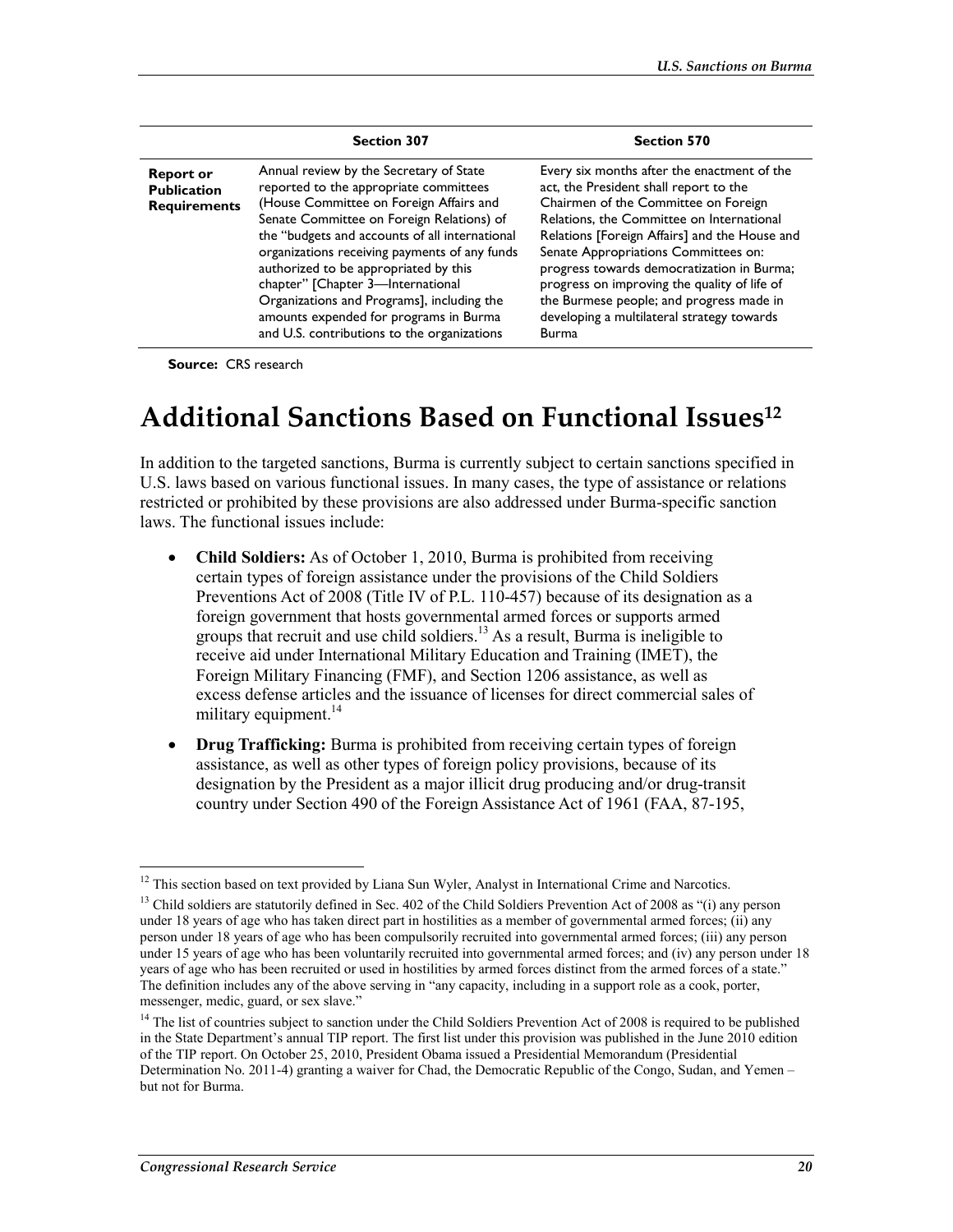as amended) and Section 706 of Foreign Relations Authorization Act, Fiscal Year 2003 (P.L. 107-228, as amended).<sup>15</sup>

- **Human Trafficking:** Burma is prohibited from receiving non-humanitarian and non-trade-related foreign assistance because of its designation by the President as a "Tier 3" country in the 2010 Trafficking in Persons (TIP) Report. Tier 3 countries are statutorily defined in the Victims of Trafficking and Violence Protection Act of 2000 (TVPA, P.L. 106-386, as amended) as noncompliant with the minimum standards for the elimination of TIP and not making significant efforts to bring themselves into compliance with such standards. On September 14, 2009, President Obama granted Burma a partial waiver of the aid sanctions of the TVPA, allowing assistance for controlling infectious diseases as it would be in the national interest of the United States.<sup>16</sup>
- **Money Laundering and Organized Crime:** Burma's Mayflower Bank and Asia Wealth Bank, and the jurisdiction of Burma as a whole, including its state-run banks, are designated as "primary money laundering jurisdictions of concern" under Section 311 of the USA PATRIOT Act (P.L. 107-56, as amended) for the country's absence of money laundering regulations, weak oversight of the banking sector, and private bank connections to account holders involved in organized crime, particularly drug trafficking. Under this provision, the Treasury Department imposed a "special measure" to prohibit certain U.S. financial institutions from establishing, maintaining, administering, or managing correspondent or payable-through accounts for, or on behalf of, Myanmar Mayflower Bank, Asia Wealth Bank, and any other Burmese banking institution. This prohibition extends to correspondent or payable-through accounts

<sup>&</sup>lt;sup>15</sup> Section 481 of the Foreign Assistance Act of 1961 stipulates that U.S. assistance subject to sanction includes any assistance under the Foreign Assistance Act of 1961, including programs under Title IV of Chapter 2, relating to the Overseas Private Investment Corporation, other than: assistance provided under the International Narcotics Control chapter (Chapter 8) of Part I of the Foreign Assistance Act of 1961, which includes all International Narcotics Control and Law Enforcement (INCLE) aid account funds; any other narcotics-related assistance in Part I of the Foreign Assistance Act of 1961, as well as in Chapter 4 of Part II of the Foreign Assistance Act of 1961, which includes the Economic Support Fund (ESF) aid account; disaster relief assistance, including any assistance under the International Disaster Assistance chapter (Chapter 9) of Part I of the Foreign Assistance Act of 1961; assistance that involves the provision of food, including monetization of food, or medicine; and assistance for refugees. Additionally, U.S. assistance subject to sanction under the same provision includes sales, or financing on any terms, under the Arms Export Control Act; the provision of agricultural commodities, other than food, under the Food for Peace Act; and financing under the Export-Import Bank Act of 1945. In certain cases, the performance determinations of drug majors can affect other types of U.S. foreign policy provisions, including foreign country beneficiary status for trade preferences, the transfer of forfeited property and assets to foreign countries, credit sales of defense articles and services, and special debt relief to low income countries.

<sup>&</sup>lt;sup>16</sup> Section 110 of the TVPA defines excluded assistance as: assistance under Chapter 4 of Part II of the FAA in support of nongovernmental organization (NGO) programs that is made available for programs, projects, or activities eligible for assistance under Chapter 1 of Part I of the FAA; assistance for international narcotics control under Chapter 8 of Part I of the FAA; any other narcotics-related assistance under Part I of the FAA or under Chapter 4 or 5 Part II of the FAA; disaster relief assistance, including any assistance under Chapter 9 of Part I of the FAA; antiterrorism assistance under Chapter 8 of Part II of the FAA; assistance for refugees; humanitarian and other development assistance in support of NGO programs under Chapters 1 and 10 of the FAA; programs under Title IV of Chapter 2 of Part I of the FAA relating to the Overseas Private Investment Corporation; other programs involving trade-related or humanitarian assistance; and sales, or financing on any terms, under the Arms Export Control Act, other than sales or financing provided for narcotics-related purposes.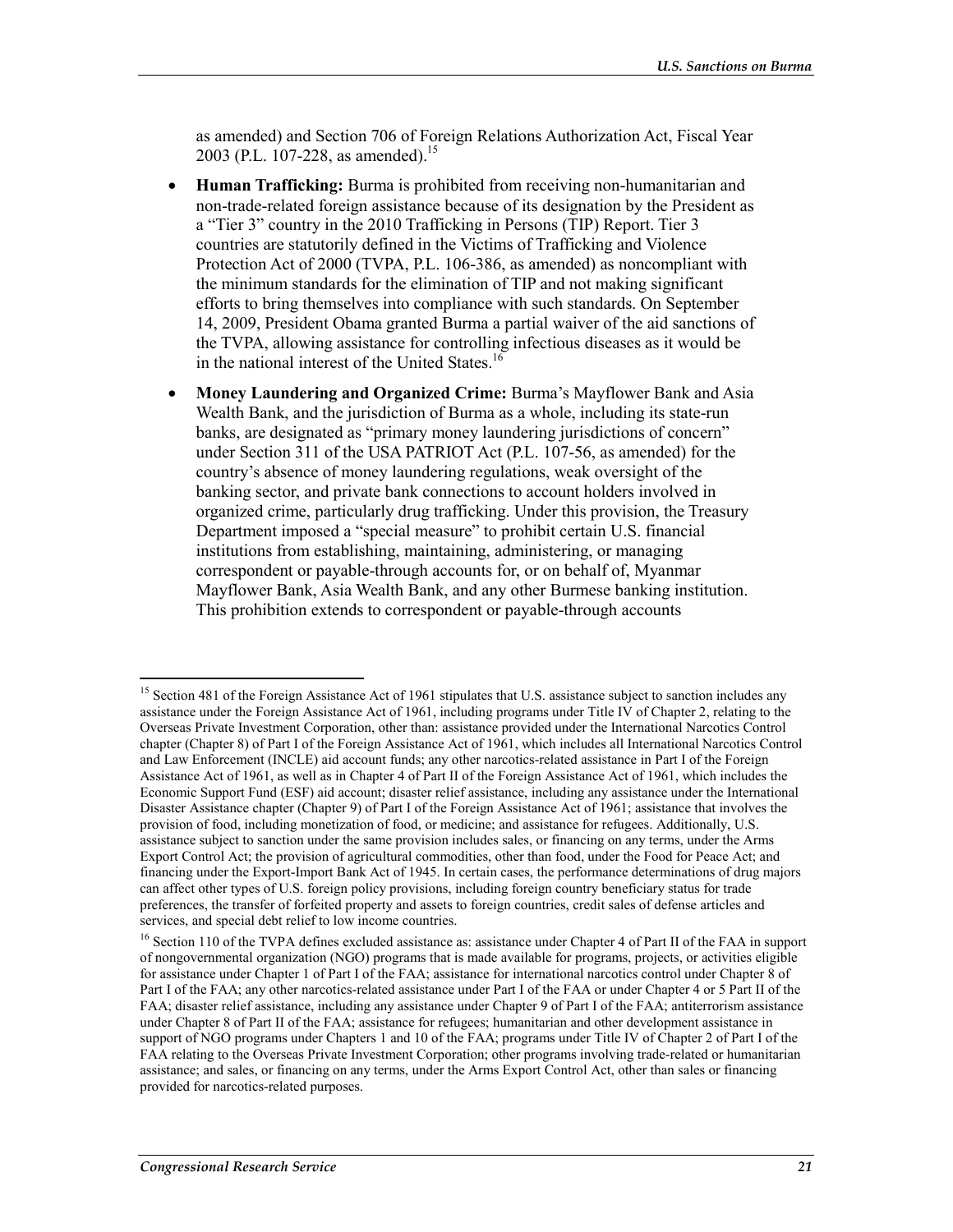maintained for other foreign banks when such accounts are used to provide banking services to Burmese banks indirectly.<sup>17</sup>

- **Religious Freedom:** The International Religious Freedom Act (IRFA, P.L. 105- 292, as amended) requires that the President conduct an annual review of the status of religious freedom in other nations, and authorizes the imposition of various types of sanctions on nations that seriously violate religious freedom.<sup>18</sup> Burma has been designated a "country of particular concern for religious freedom" pursuant to this act since  $1999$ .<sup>19</sup> Burma was most recently redesignated in 2009<sup>20</sup> As the sanctioning action imposed on Burma pursuant to IRFA and currently in effect, the Secretary of State has elected to continue the existing arms embargo against Burma.<sup>21</sup>
- **Workers Rights:** The Trade Reform Act of 1974 (P.L. 93-618, as amended) grants the President the authority to withdraw preferential trade treatment under the U.S. generalized system of preferences (GSP) program if a country "has not taken or is not taking steps to afford internationally recognized worker rights to workers in the country." On April 13, 1989, President George Bush issued Presidential Proclamation 5955 suspending Burma's preferential treatment under the GSP program, invoking his authority under the Trade Reform Act of 1974.
- **World Peace and the Security and Foreign Policy of the United States:** The President has the authority under the Arms Export Control Act of 1976 (P.L. 94- 329) to prohibit all arms exports to a country "in furtherance of world peace and the security and foreign policy of the United States." On September 23, 1988, President Reagan invoked his powers under this law to impose an arms embargo on Burma. In addition, on June 9, 1993, the State Department issued a public notice implementing an immediate ban on export of defense articles and services to Burma.22 The U.S. arms embargo on Burma remains in effect.

<sup>&</sup>lt;sup>17</sup> In the *Federal Register* notice regarding the application of Section 311 Special Measures on Burma, the Treasury Department provides the following explanation regarding how this sanction will differ from those already imposed on Burma: "The imposition of Section 311 special measures reinforces the existing restrictions on transactions with Burma that are outlined above. Although they are similar in their effect, the Section 311 special measures differ in certain respects and serve distinct policy goals. First, the Section 311 special measures are potentially broader than the existing sanctions in at least one respect—they apply to all foreign branches of Burmese banking institutions. Second, the purposes served by the Section 311 action differ markedly from the purposes of the economic sanctions described above. This action under Section 311 is premised on the Secretary's determination that Burma poses an unacceptable risk of money laundering and other financial crimes, due to its failure to implement an effective anti-money laundering regime. The goals of this action include protecting the U.S. financial system and encouraging Burma to make the necessary changes to its anti-money laundering regime. The existing sanctions pursuant to Executive Order 13310, on the other hand, were imposed for different reasons, in particular to take additional steps with respect to the government of Burma's continued repression of the democratic opposition." See U.S. Department of Treasury, "Imposition of Special Measures Against Burma: Final Rule," *Federal Register*, Vol. 69, No. 70, April 12, 2004, p. 19093.

<sup>&</sup>lt;sup>18</sup> These functions were delegated to the Secretary of State in "Delegation of Responsibilities Under the International Religious Freedom Act of 1998," *Federal Register*, Vol. 64, No. 168, August 31, 1999.

<sup>&</sup>lt;sup>19</sup> "Designation of Countries of Particular Concern Under The International Religious Freedom Act," Federal Register, Vol. 64, No. 212, November 3, 1999.

<sup>&</sup>lt;sup>20</sup> "Secretary of State's Determination Under the International Religious Freedom Act of 1998," Federal Register, Vol. 74, No. 89, May 11, 2009.

<sup>&</sup>lt;sup>21</sup> The existing arms embargo is referenced in 22 CFR 126.1(a).

<sup>22</sup> Department of State, "Suspension of Munitions Export Licenses to Burma," 58 *Federal Register* 33293, June 16, 1993.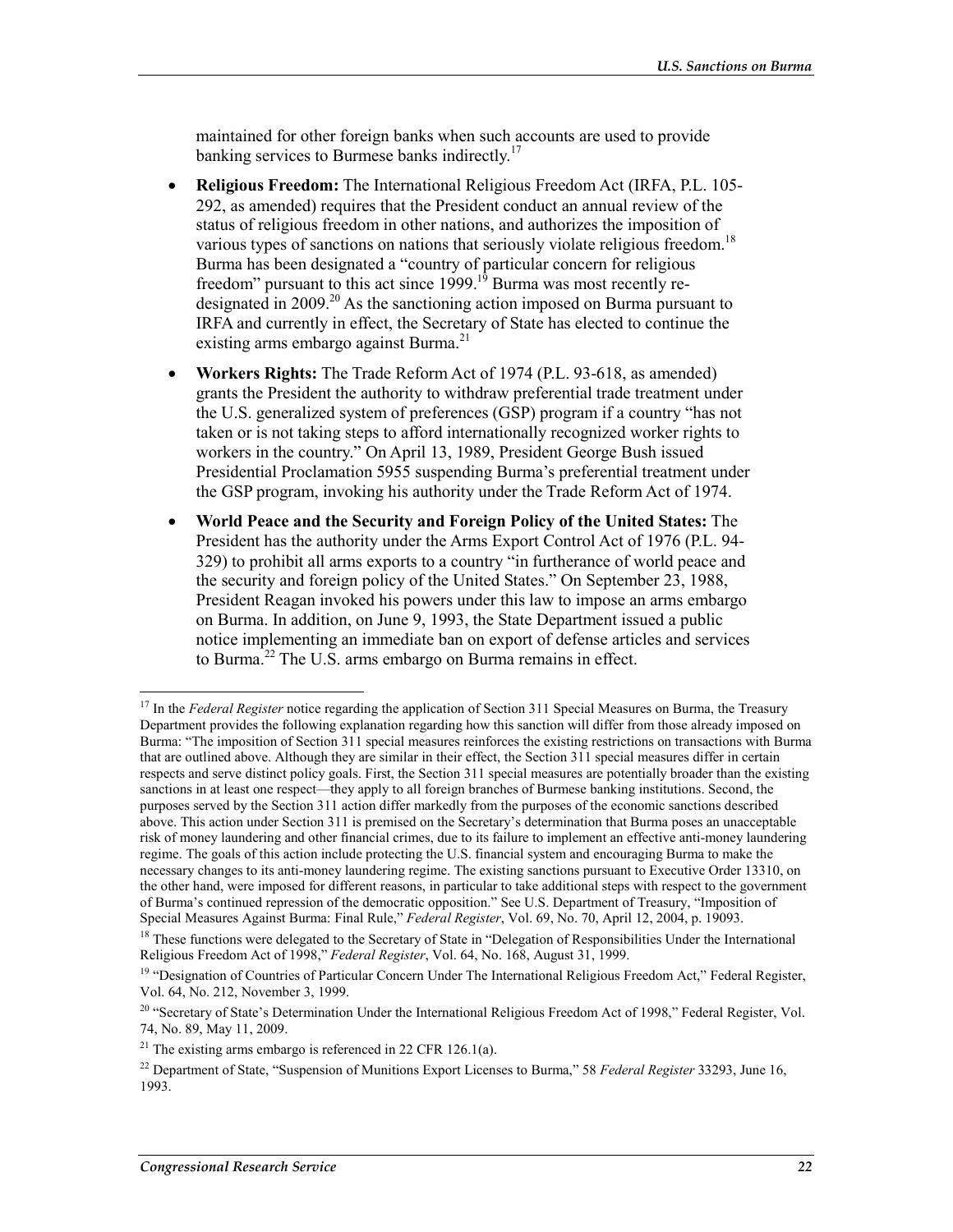## **Additional Sanctions Previously Proposed**

Over the last 20 years, Members of Congress have proposed, and at times considered, additional sanctions on Burma. Some of those proposed sanctions would go beyond the current sanctions regime. Others would fall under broader sanctions already enacted.

The notion of a complete ban on the importation of products of Burmese origin first appeared in legislation in the Senate version of the Customs and Trade Act of 1990 (see above). It reappeared in proposed legislation in 1995, when S. 1092 was introduced during the 104<sup>th</sup> Congress. S. 1092 would have prohibited the importation of any article "produced, manufactured, grown, or extracted in Burma."

As early as June 1989, legislation was introduced in Congress to prohibit the import of selected Burmese products. Initially, these proposed import bans were directed at products of Burmese origin. For example, in the 101<sup>st</sup> Congress, H.R. 2578 would have blocked the importation of teak and fish products from Burma. In the  $106<sup>th</sup>$  Congress, H.R. 5603 and S. 3246 were introduced, proposing a ban on the importation of all textile and apparel products from Burma.<sup>23</sup> Later on, the proposed import bans would have prohibited the importation of goods containing materials, parts, or components originating in Burma, regardless of the country of origin of the imported good. For example, S. 2172 and S. 2257 of the  $110^{th}$  Congress would have banned the importation of goods containing "any gemstones or rough unfinished geological materials" and "any teak or other hardwood timber" from Burma, regardless of the country of origin of the imported good.

Various bills and resolutions have also been proposed calling for a broader arms embargo on Burma. In some cases, such as S.Res. 195 of the  $102<sup>nd</sup>$  Congress, the President and the U.S. Permanent Representative to the United Nations were to "take the strongest possible action" in support of an global arms embargo on the country. In other cases, such as H.Con.Res. 308, H.Res. 473, and S.Con.Res. 107 of the 102nd Congress, the legislation would have required the President and/or the Secretary of State to press China to end its military assistance to Burma. In the  $104<sup>th</sup>$ Congress, S. 1092 would have required the United States to vote against any loan or assistance to China by a multilateral financial institution "until the President determines and certifies to the appropriate congressional committee that the People's Republic of China has terminated arms sales and other arms transfers to Burma."

China is not the only nation specifically identified in congressional legislation to be pressed to support sanctions on Burma. The members of the European Union (EU) and the nine other members of the Association of Southeast Asian Nations  $(ASEAN)^{24}$  have been mentioned in several bills as countries that should be pushed to tighten their sanction regimes against Burma. In the  $110<sup>th</sup>$  Congress, H.Con.Res. 200 called upon ASEAN to suspend Burma's membership in the organization. In addition, S. 1092 of the  $104<sup>th</sup>$  Congress would have denied certain trade benefits to countries designed as "beneficiary developing countries" under Title V of the Trade Act of 1974 (19 U.S.C. 2461 et seq.), as a "beneficiary country" of the Caribbean Basin Economic Recovery Act (19 U.S.C. 2701 et seq.), or as a "beneficiary country" of the Andean Trade

<sup>1</sup>  $^{23}$  Textile and apparel products were defined as items classified under chapters 50 to 63 of Harmonized Tariff Schedule of the United States.

<sup>&</sup>lt;sup>24</sup> The 10 members of ASEAN are: Brunei, Burma, Cambodia, Indonesia, Laos, Malaysia, the Philippines, Singapore, Thailand, and Vietnam.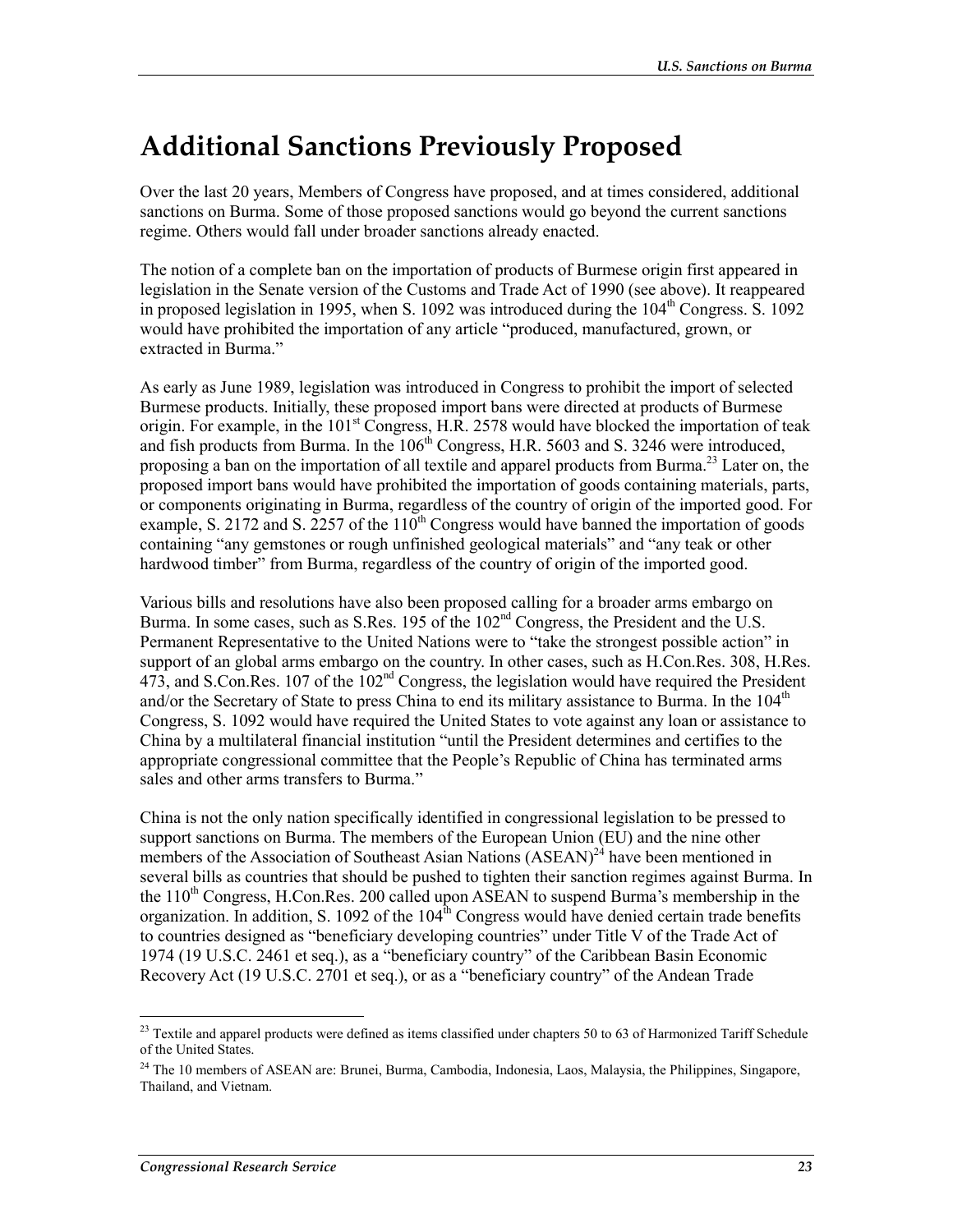Preference Act (19 U.S.C. 3201 et seq.) unless those nations entered into an agreement with the United States to cease trade and investment in Burma.

There has also been congressional consideration of broader financial sanctions on Burma. The House version of the 2008 JADE Act initially included provisions that would have prohibited "United States persons" from entering into economic-financial transactions, paying taxes, or performing "any contract" with Burmese government institutions or individuals. The prohibition of the payment of taxes specifically included the payments of taxes to the Burmese government by the Yadana natural gas project, in which the U.S. corporation Chevron is a major partner. These stricken provisions were replaced in the final bill by a "sense of Congress" statement that Chevron and the other foreign investors should consider voluntary disinvestment from the project.

Another area targeted by congressional legislation for additional sanctions has been investment in Burma. S. 1092 of the  $104<sup>th</sup>$  Congress would have banned all existing and new investments by U.S. nationals in Burma. Similarly, S. 2172 of the  $110<sup>th</sup>$  Congress would have banned investments in Burma by U.S. persons, including those made prior to May 20, 1997, as well as payments to the SPDC related to the divestment of assets in Burma.

## **Options for Congress**

Various recent developments in Burma sparked a general reexamination of U.S. policy towards China, and a discussion of whether U.S. sanctions have been effective in achieving policy goals or affecting change in Burma.<sup>25</sup> In early 2010, the SPDC began pressuring various ethnic-based militias with whom it had a ceasefire agreement to agree to be transformed into "border guard forces" under the command of the Tatmadaw. Several of the militias refused the SPDC's offer, and episodic fighting broke out between the Tatmadaw and the militias. Periodic skirmishes continued throughout 2010 and into 2011, with numerous allegations that the Tatmadaw are purposely engaging in various forms of human rights abuses, including rape, forced labor, and the use of child soldiers. On November 7, 2010, the SPDC held controversial parliamentary elections and the newly elected Union Parliament met for the first time on January 31, 2011. On November 13, 2010, Aung San Suu Kyi was released, ending seven years of house arrest. The Union Parliament selected former general, prime minister, and SPDC member Thein Sein as president. On March 30, 2011, Senior General Than Shwe formally dissolved the SPDC, officially transferred power to the new Union Government, and appointed General Min Aung Hlaing as his successor as commander-in-chief of the Tatmadaw.<sup>26</sup>

Part of the U.S. policy debate has been a discussion of whether the United States should add or remove some or all of the sanctions on Burma, with views generally being contingent on the actions of the new government and the outcome of the military-on-militia fighting. The  $111<sup>th</sup>$ Congress passed resolutions (H.J.Res. 83 and S.J.Res. 29) to extend the general imports restriction in the 2003 BDFA through July 2011. On July 20, 2011, the House of Representatives passed H.J.Res. 66 on a voice vote; the Senate had not taken action on its version of the renewal

<sup>&</sup>lt;sup>25</sup> For a more detailed description of the major events in Burma in 2010 and 2011 and their implications for U.S. policy, see CRS Report R41971, *U.S. Policy Towards Burma: Issues for the 112th Congress*, by Michael F. Martin and Derek E. Mix.

<sup>26</sup> Wai Moe, "Than Shwe Officially Dissolves Junta," *Irrawaddy*, March 30, 2011.